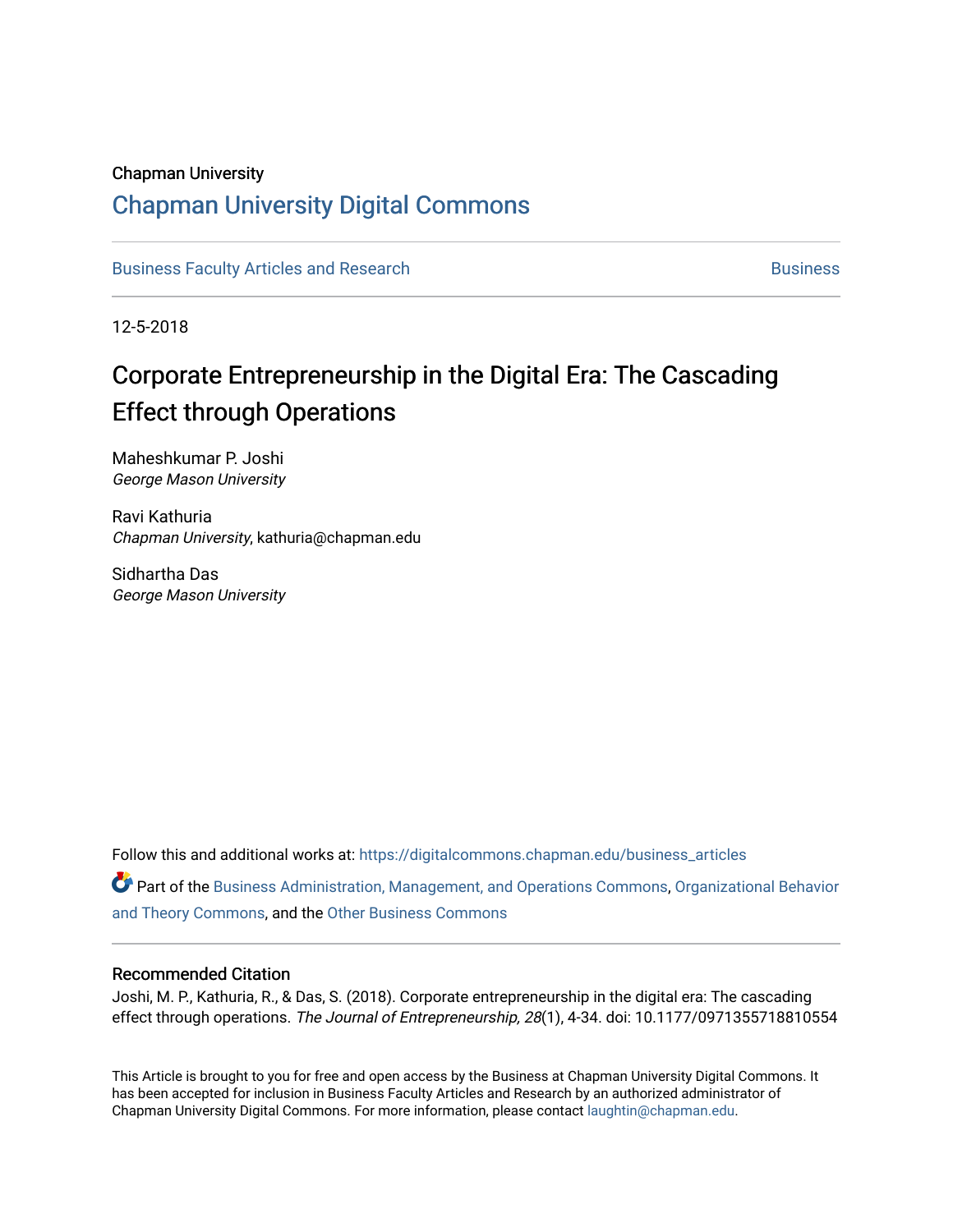## Corporate Entrepreneurship in the Digital Era: The Cascading Effect through **Operations**

## **Comments**

This is a pre-copy-editing, author-produced PDF of an article accepted for publication in The Journal of Entrepreneurship, volume 28, issue 1, in 2018 following peer review. The definitive publisher-authenticated version is available online at [DOI:10.1177/0971355718810554.](https://doi.org/10.1177/0971355718810554)

## Copyright

Entrepreneurship Development Institute of India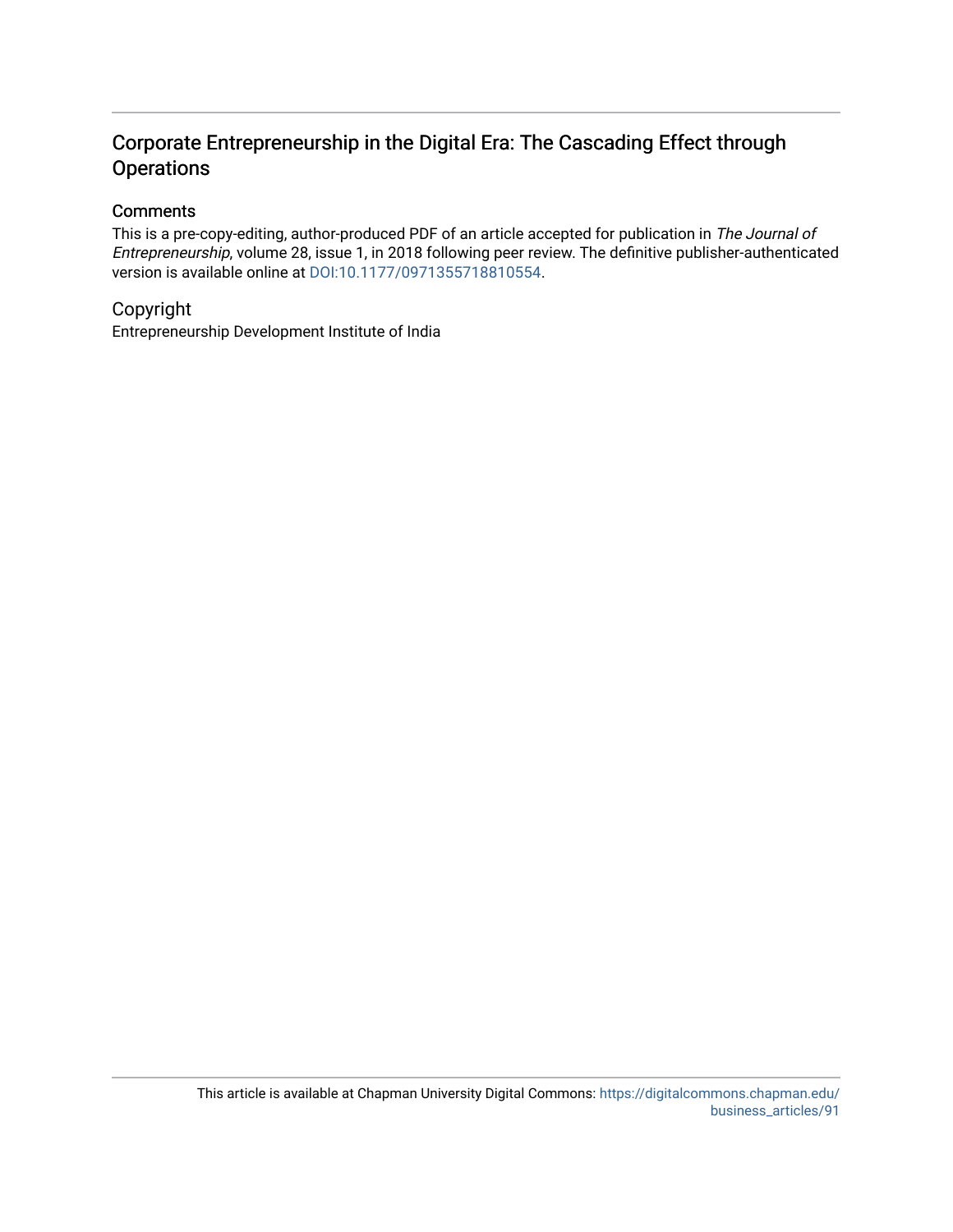### **Corporate Entrepreneurship in Digital Era: The Cascading Effect Through Operations**

## **Dr. Maheshkumar P. Joshi**

*Associate Professor Director of Research & Practice, Centre for Innovation & Entrepreneurship* School of Business George Mason University Fairfax VA 22030 Tel: 703 993 1761 Fax: 703 993 1870 email: mpjoshi@gmu.edu

#### **Dr. Ravi Kathuria\***

*Professor James L. and Lynne P Doti Chair in Operations Management* Argyros School of Business and Economics Chapman University One University Drive Orange, CA 92866 Tel: 714 628 2703 Fax: 714 532 6081 email: kathuria@chapman.edu

#### **Dr. Sidhartha das**

*Professor* School of Business George Mason University Enterprise Hall 136 Fairfax VA 22030 Tel: 703 993 1790 Fax: 703 993 1870 email: sdas@gmu.edu

## **\* Corresponding author**

## **Submitted to The Journal of Entrepreneurship June 24, 2018**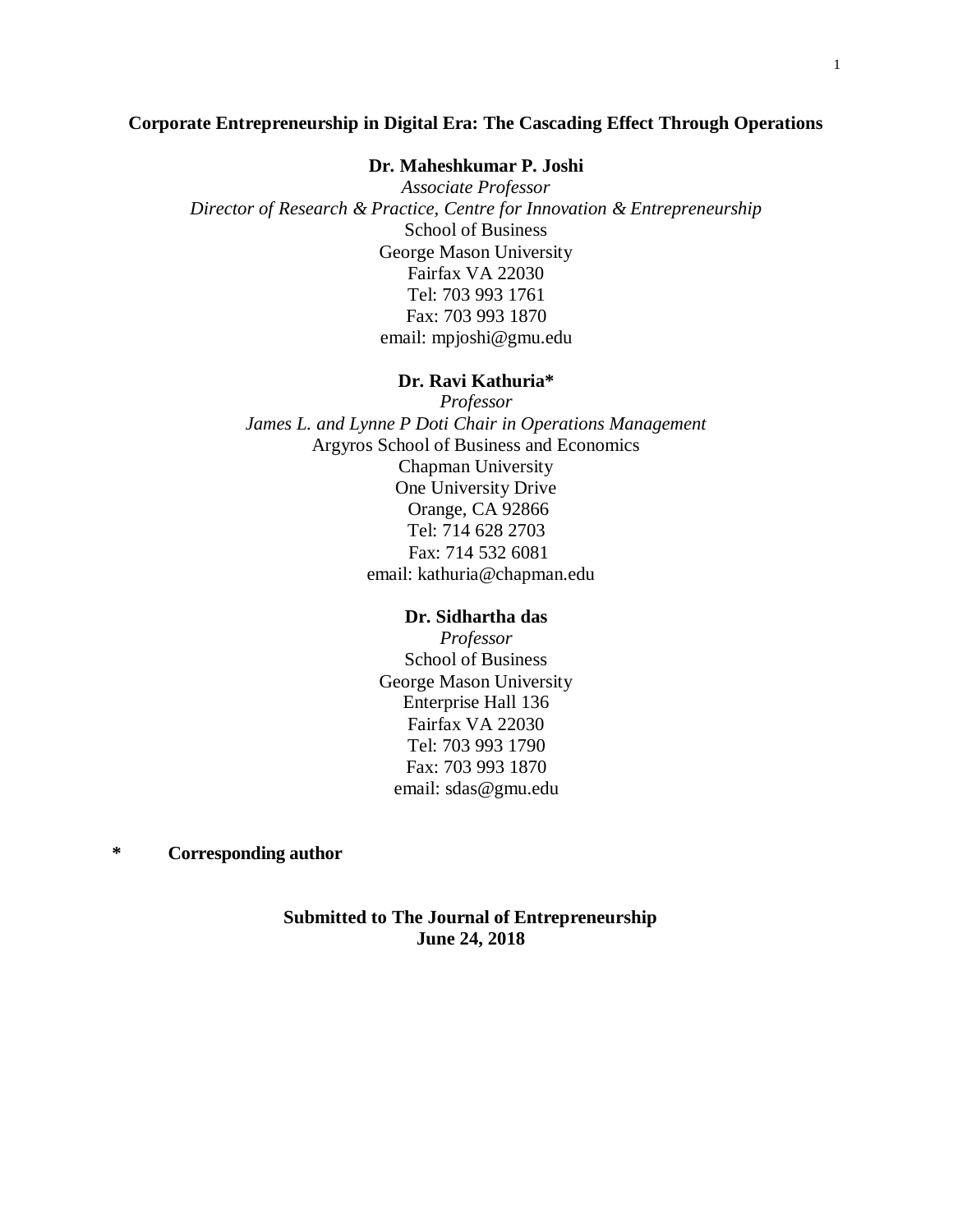### **Corporate Entrepreneurship in Digital Era: The Cascading Effect Through Operations**

#### **ABSTRACT**

This study examines a firm's response to perceived changes in the environment, such as the growth of the digital era, at different levels of a firm—beginning with the adoption of corporate entrepreneurship (CE) down to process renewal. We further explore if the technological intensity of a firm, high-tech or low-tech, influences its choice of mode for organisational renewal—use of internal competence or outside acquisition—to exploit the opportunities created by the digital era. Using survey data from 170 firms, we test a sequential relationship between environmental change (growth of the digital era), corporate entrepreneurship, organisational renewal, and finally process renewal that involves operating procedures at the functional level. We conclude by identifying the study's interdisciplinary contributions, which open new research avenues in the field of corporate entrepreneurship.

**Keywords: Process renewal, Organisation renewal, Corporate entrepreneurship, Interdisciplinary research, and Digital era.**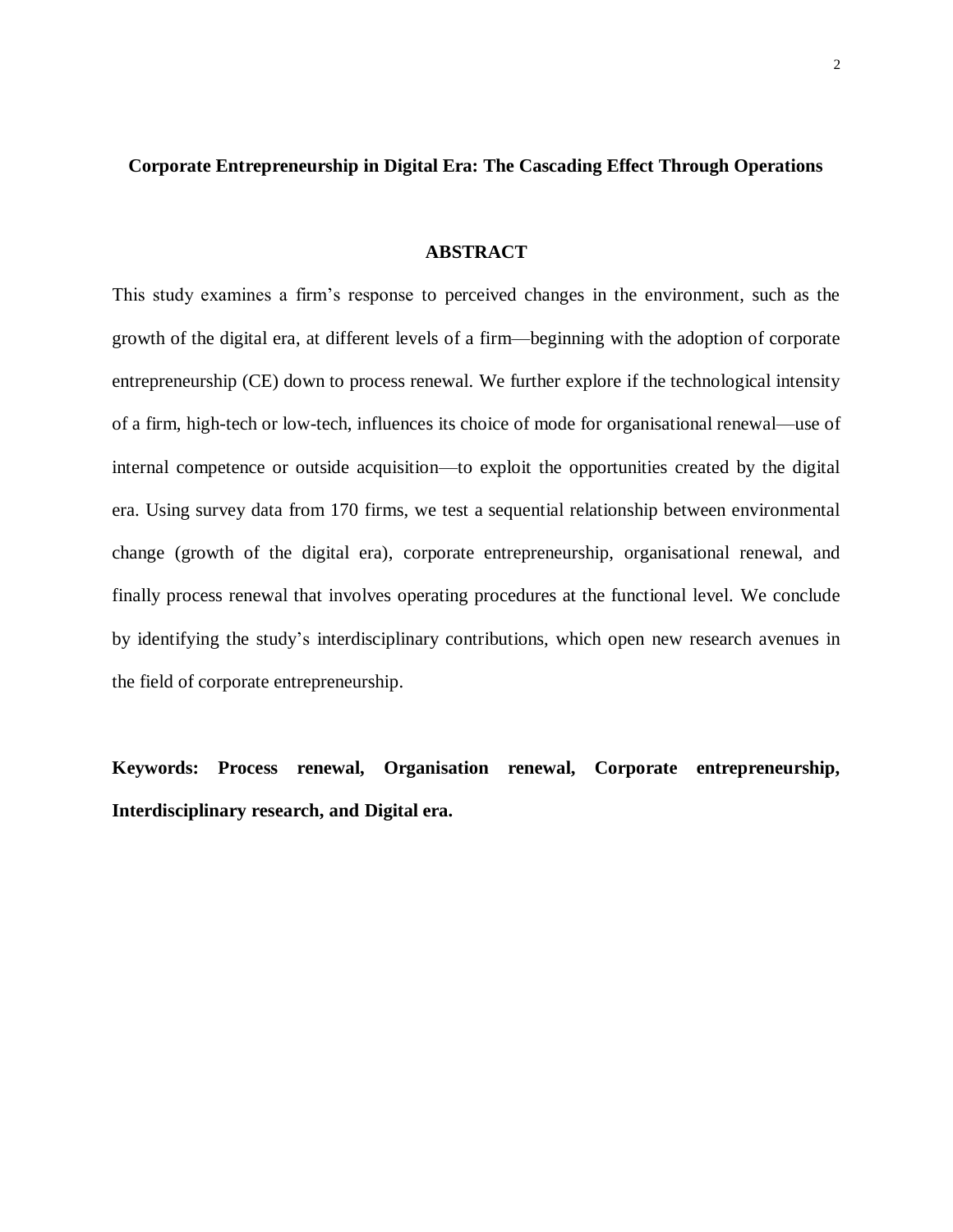#### **INTRODUCTION**

As rapid changes in the digital era take place due to growth in the information and communication technology (ICT), successful organisations will use the context of growth in the digital era and the related advances to recreate themselves to survive and thrive in this changing environment (Doyle, 2013; Tu, Vonderembse, Ragu-Nathan, and Sharkey, 2006). Specifically, as products become smaller, perform faster and offer multi-functionality, operations managers (among others) must embrace organisational changes and consequently renew their operations, processes, and systems through adoption of innovativeness (Das and Joshi, 2007). The operational activities such as process/product development are critical to firms, but managers will need to have an entrepreneurial mindset to carry out such activities in a changing environment (Newey and Zahra, 2009).

Changes in terms of product/services offered, and customers served, are part of organisational renewal (OR), which is achieved through learning as well as creation and adoption of appropriate internal (operational) processes (Burgelman, 1991), and by changing the scope of the firm (Zahra, 1996; Teng, 2007). These changes can be accomplished by combining existing resources with new resources, or new technologies with existing resources to create new products or services (Guth and Ginsberg, 1990). Therefore, it is inferred that OR is based on new ways of operating an existing business or by venturing into and managing the operations of a new business (Floyd and Lane, 2000). One of the benefits of OR is that it allows a firm to survive through changed environmental conditions (Barr, Stimpert and Huff, 1992).

Since OR is considered essential to respond to a changing environment, it would be prudent to study this phenomenon, including its antecedents. An entrepreneurial mindset among an organisation's managers, as well as rank and file, is essential for OR (Chakravarthy and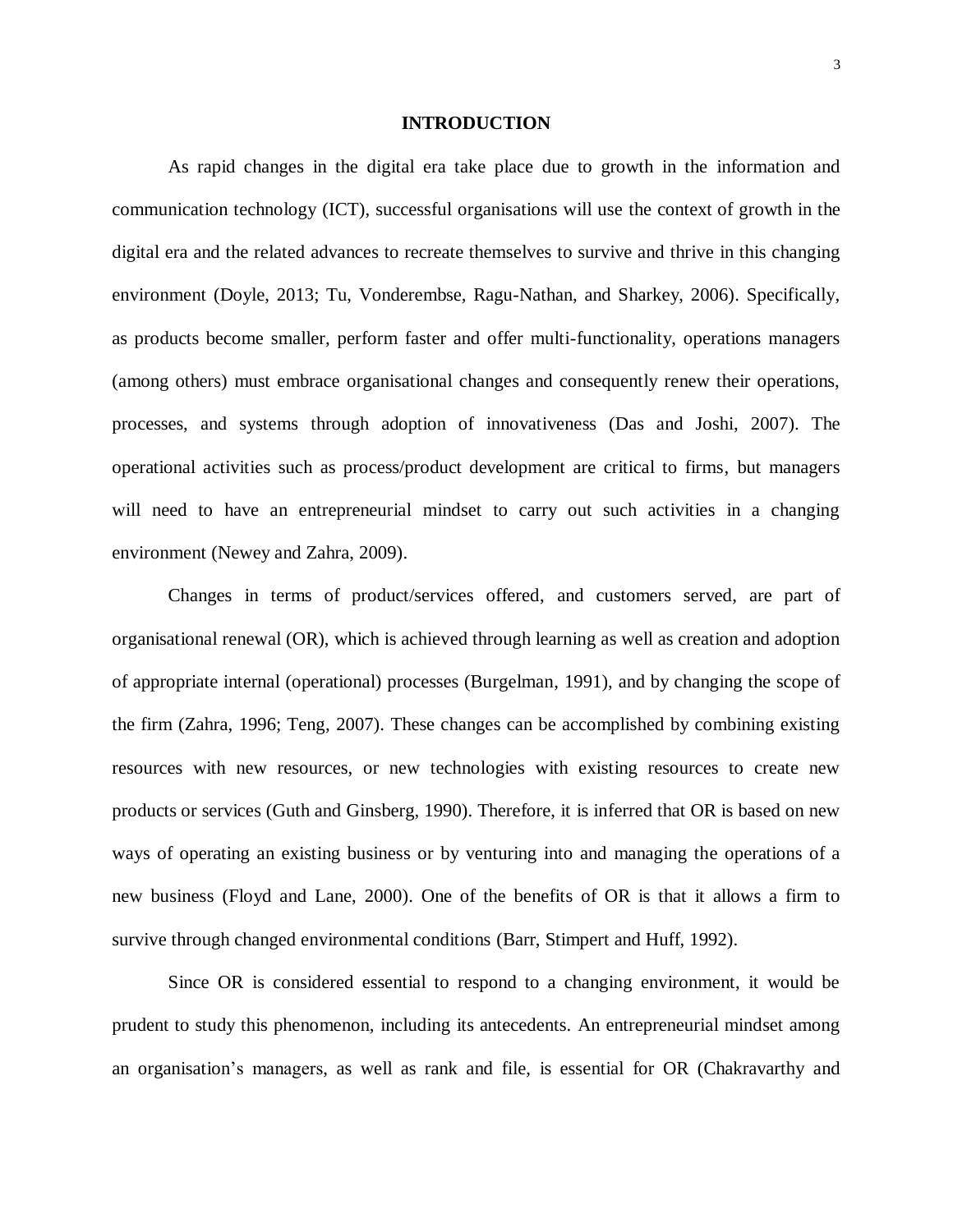Lorange, 2008; Taylor, 2001). Among existing firms, this entrepreneurial mindset is captured by the concept of corporate entrepreneurship or entrepreneurial orientation (Joshi, 2016). Corporate entrepreneurship (CE) is defined as a process that enables an existing business to create a new business within an existing organisation (Dess, Lumpkin, and McGee, 1999). A firm's adoption of CE is reflected in it being aggressive with its competitors; allowing its employees to be innovative; allowing its managers to be proactive in responding to the environment; allowing higher levels of autonomy in the organisation; and/or inspiring risk-taking behaviour within the realm of the firm (Lumpkin and Dess, 1996).

Several researchers treat CE as an antecedent to OR (Teng, 2007; Hoy, 2006; Zahra, 1996) and observe that OR leads to the survival of a firm under changing environmental conditions (Barr et al., 1992). This leads us to infer that CE precedes OR, which, in turn, brings about changes in the organisation's products and processes. The empirical evidence to support this chain of events is, however, lacking even though the conceptual linkage is argued in the literature. Hence, there is a need to examine this relationship empirically. Further, there is a need to examine how these constructs that are well defined and understood in the field of entrepreneurship and strategy can be applied in the operations milieu.

The concepts presented above prompt us to ask two specific research questions. First, does CE indeed lead to OR? If this is true, how are they linked? Second, how does OR, a firm level construct, be translated to the functional level, such as operations? What, if any, lessons are to be drawn from the entrepreneurship and strategic management literature that can be applied in the operations management (OM) field? To examine these questions, we draw from the entrepreneurship and strategic management literature that links environmental change and the subsequent organisational response.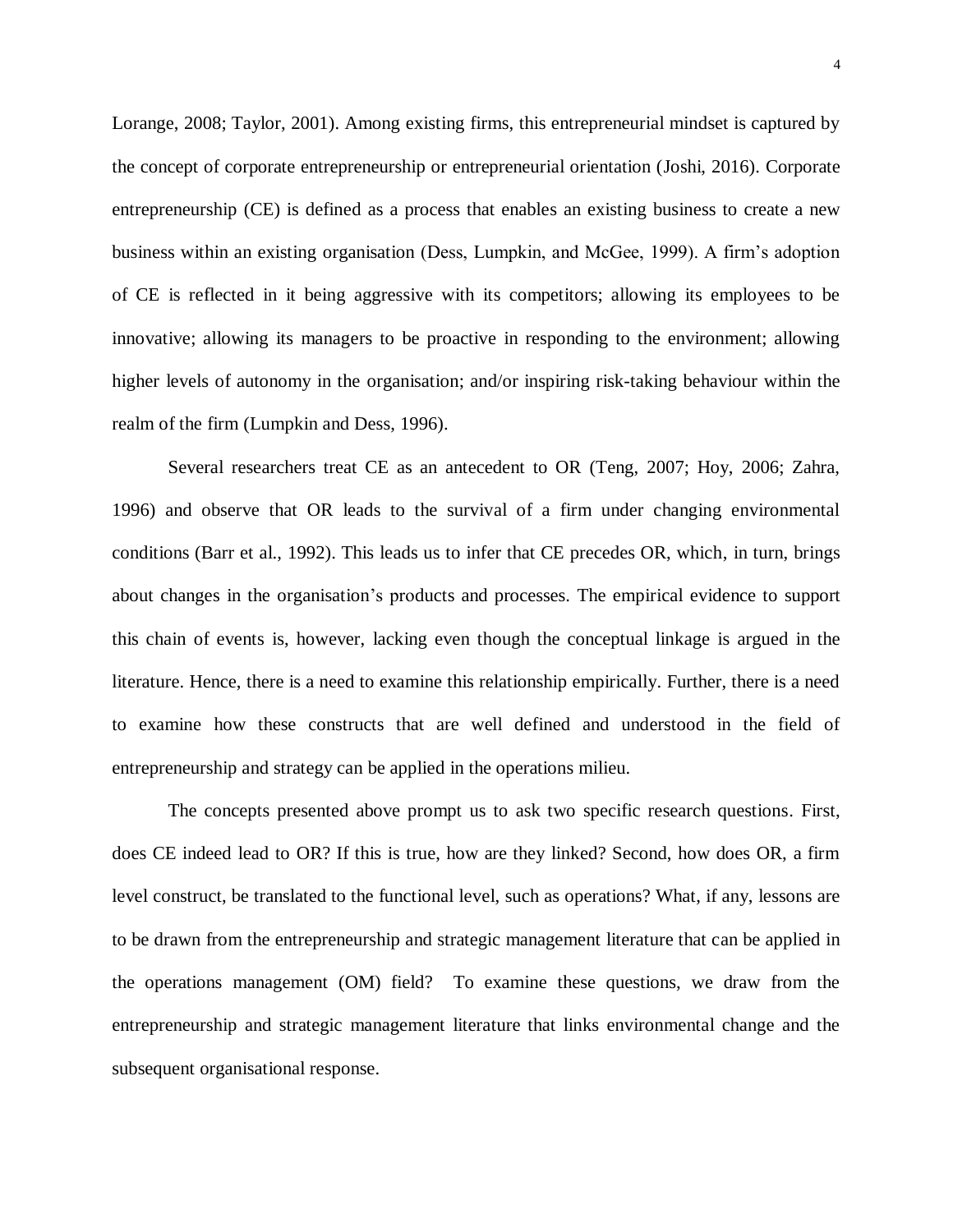This paper is developed in the context of a major environmental shift that has occurred in the last two decades due to the growth of the digital era. We use spread of the Internet technology as a surrogate for growth of digital era and examine its impact on organisations in terms of developing corporate entrepreneurship (CE) and undergoing organisational renewal (OR). We apply a sequential approach to our research model to examine: (a) if changes in the environment lead to adoption of CE in organisations, (b) if CE promotes OR, and if so by what processes, and c) does OR, in turn, have an impact on operational processes, leading to process renewal (PR).

While conceptually, the entrepreneurship and strategy literature has linked CE to OR, it seems that this linkage has been treated as a "black-box" in the literature (Joshi, Das and Mouri, 2015). We investigate this link by examining two separate modes of OR. We assert that to achieve OR, a firm can: a) create new internal start-ups to attain the ability to use new knowledge or technology, or b) acquire other firms to gain access to new knowledge or technology. Finally, as an exploration, we examine if this chain reaction of organisational responses emanating in response to the changes in the environment (followed by adoption of CE and adoption of OR) differ based on the technology level of these firms. Our exploration indicating our interest in examining the level of technology is due the fact that impact of the spread of the Internet technologies might be perceived differently by firms based on their current proficiency in technology. Figure 1 depicts our sequential model.

#### **Insert Figure 1 Here**

This study adds to the literature in the following ways. First, from a general literature perspective, it focuses on the growth of digital era as a trigger for environmental change, linking it to the adoption of entrepreneurial behaviour (or CE) and subsequent achieving of OR. In the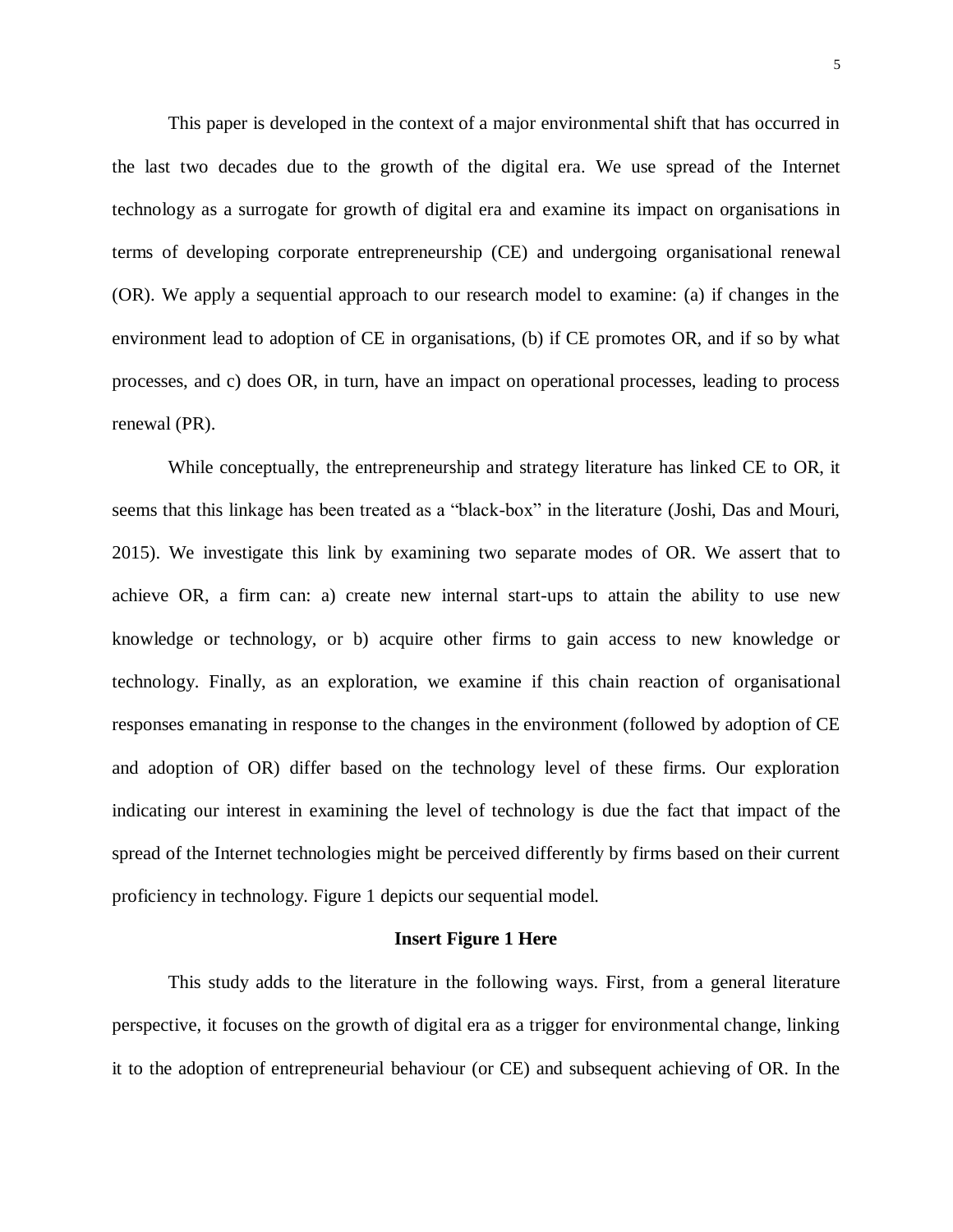process, it explores the black box and proposes two different modes for firms that have adopted CE to achieve organisational renewal (OR). The second and more critical contribution is from the OM literature perspective because we link the CE and OR to process renewal, an OM construct. As stated earlier, based on our literature review of the OM field, the construct process renewal is neither linked to OR nor CE.

The remainder of the paper is organized as follows. First, we discuss environmental changes in the context of the growth of digital era that we capture through the spread of the Internet technologies. Second, we examine the related literature to develop three hypotheses. Third, we provide details about the sample and methodology used in the paper. Fourth, we discuss the data analysis techniques and results. Finally, we discuss these results from an academic research as well as a managerial perspective, and share the implications of our results for managers.

#### **Context: The growth of digital era**

It is argued that with the advent of the Internet, growth in the information and communication technologies, organisational functions such as Marketing have been redefined and redesigned. For instance, as the Internet was adopted by commercial firms in the early 1990s the focus was on website development for providing information about products and services to the customers and later the idea of e-Commerce was introduced. In the new millennia, social media and social commerce became a key part of marketing (Leeflang, Verhoef, Dahlström and Freundt, 2014).

Similarly, operations managers find value in adopting the Internet and communication technologies (ICT) (Loebbecke and Powell, 2002) because these ICT are now crucial to managing organisational operations and improving organisational performance (Schlemmer and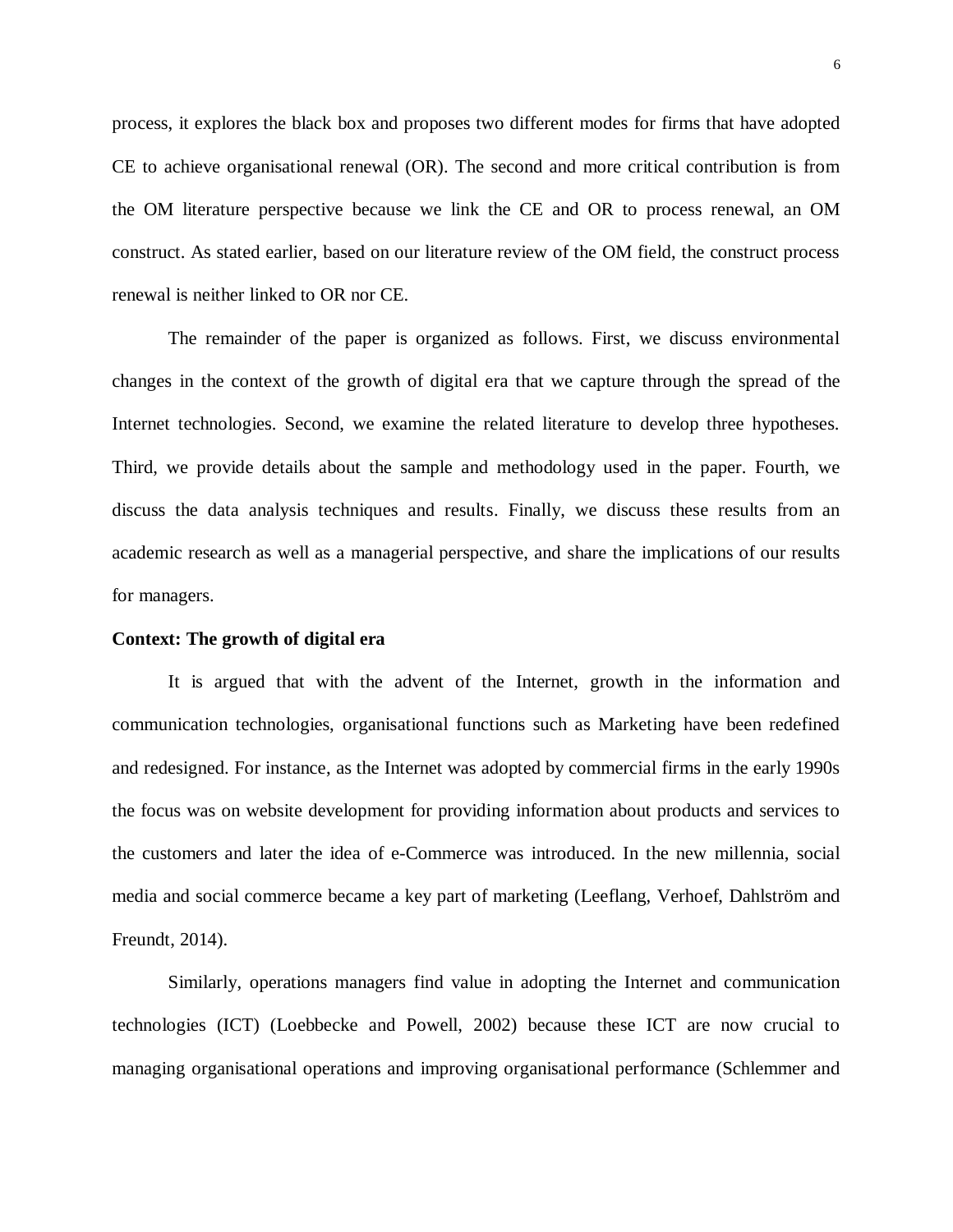Webb, 2009; Rajendran and Vivekanandan, 2008; Porter, 2001). For long-term success, firms utilizing ICT may need to adopt new strategies and structures to deal with changes in the environment (Ganesh, Madanmohan, Jose, and Seshadri, 2004; Joshi and Yermish, 2001). In near future, managers and organisations will have to change their processes due to the new phase of digital era – Internet of Things (IoT) – and the growth of new platforms related to IoT, such as the cloud-centric approach for data on demand (Gubbi, Buyya, Marusic, and Palaniswami, 2013).

Researchers have argued that as firms adopt ICT to manage their operations, they will have to create or develop dynamic processes that focus on rapid product development and cultivate direct relationships with users; with related business strategies that require frequent partnering (Shapiro and Varian, 1998). This reformation or reorientation of strategies is necessary because the adoption of ICT allows firms to offer new products/services (or modify their existing products/services) to their customers, as well as become more responsive to their competitive environments. Thus, with the spread of the ICT, responsiveness to customers and proactiveness in competitive behaviour become critical components of a firm's arsenal.

By being an enabling technology, the Internet leads to transformation of firms and industries (Kathuria and Joshi, 2007; Gopalakrishnan and Damanpour, 1997). In addition to improving a firm's efficiencies, the Internet provides the ability to reduce the cost of executing transactions and internal coordination, suggesting that Internet-based commerce has a potential for continued growth (Schlemmer and Webb, 2009; Rajendran and Vivekanandan, 2008). While the Internet's importance for firms is established in the literature, only a few OM researchers have focused on the changes in the environment due to the Internet and its effect on a firm's operations (cf. Rabinovich, Rungtusanatham, and Laseter, 2008; Mollenkopf, Rabinovich, Laseter, and Boyer, 2007; Boyer and Hult, 2006). Based on our literature review, we ascertain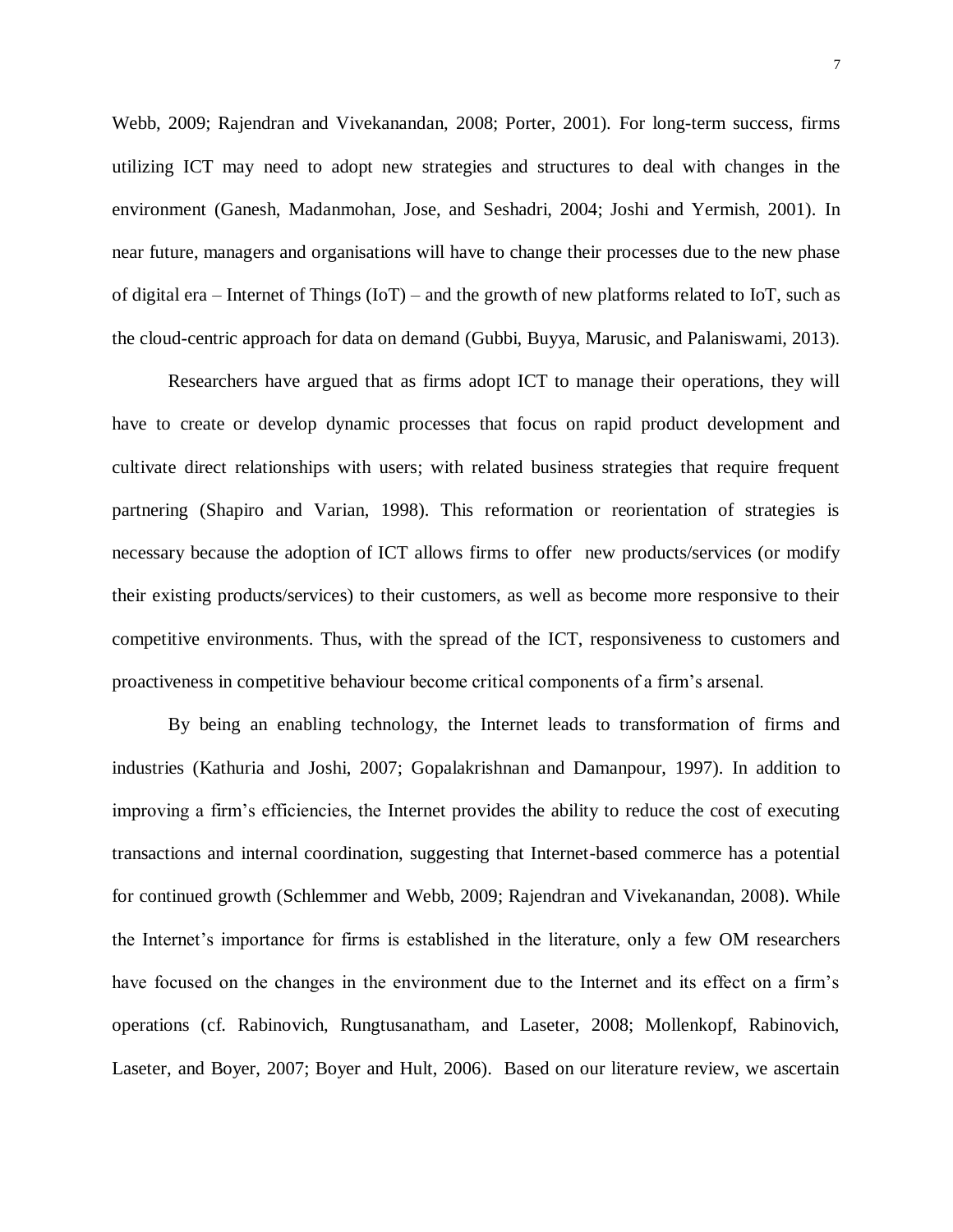that the adoption of CE by firms due to environmental change emanating from the growth of digital era, especially the Internet, and its subsequent linkage to organisational renewal (OR), are research areas that are yet to be explored. In the OM literature, there is a gap in empirical findings concerning the process renewal and OR/CE. Thus, our research focuses on the environmental context presented by the growth of digital era, and the subsequent responses by organisations.

#### **LITERATURE REVIEW AND HYPOTHESES DEVELOPMENT**

#### **Contingency Theory**

Researchers have affirmed the importance of viewing the organisational adoption of CE and/or OR and its relationship with organisational performance through a contingency framework (Lumpkin and Dess, 1996). The concept of "alignment," "fit," or "consistency," is a core concept in both the entrepreneurship and strategic management fields. It draws from the contingency theory, which postulates that to achieve "fit," organisations will adjust their structure and processes to align with their environment (Joshi, Kathuria and Porth, 2003; Donaldson, 2001). Specifically, when firms facing a changed environment align organisational processes, systems or scope to the changed environment by adopting highly innovative, risk taking, and proactive approaches in their organisations, their performance improves (Naman and Slevin, 1993).

#### **Changes in the Environment and Corporate Entrepreneurship**

To remain competitive, firms operating in a blustery environment need to engage in environmental scanning to spot a change, and then exploit it to their benefit. Milliken (1990) suggests that managers carry out three tasks related to "sense-making" in a changing environment. The first task is scanning; wherein managers must scrutinize their environment to recognize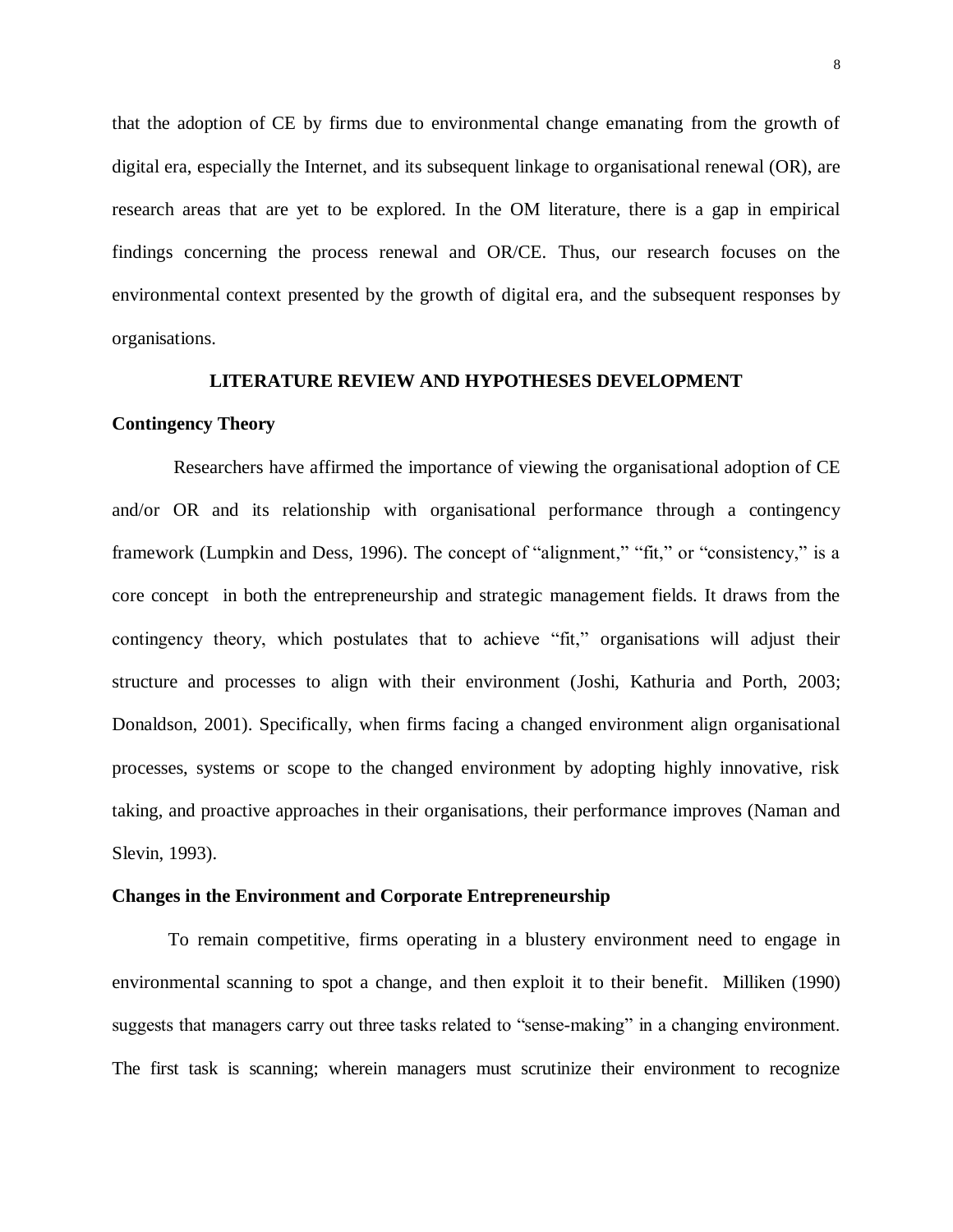anticipated or realized changes in it. The second task is interpretation; the manager must analyse and understand the scanned information and interpret the changes and its likely causes on the organisation. The third task is action; based on the sense making and interpretations of the changed environment, managers must execute relevant actions to respond to these changes. Thus, we assert that monitoring environmental change would allow a firm to be proactive and convert a potential threat into a potential opportunity (Barringer and Bluedorn, 1999).

At times, perception of changes in the environment (i.e., subjective interpretations) influences managerial behaviour (Schneider and De Meyer, 1991; Thomas and McDaniel, 1990). The survival maybe at stake unless the organisation adapts to changes in its environment. Therefore, as the perception of environmental change is established, organisations change their structure, strategy and processes (Veenker, Sijde, During, and Nijhof, 2008; Danneels, 2002). That is, they become entrepreneurial as they face increased global competition or experience technological changes in the environment (Chakravarthy and Lorange, 2008). Similarly, Zahra (1993) observed that firms embraced CE when they perceived their environment to be dynamic. Firms that adopted e-commerce, were more likely to identify the Internet as an originator of new opportunities, and as such were more proactive to exploit the opportunities (Ramsey and McCole, 2005). Proactiveness is expected of firms adopting CE (Lumpkin and Dess, 1996).

When examining environmental changes in relationship to technology, a careful assessment of technological changes leading to a changed environment becomes critical Das and Joshi, 2012). This is because established firms are likely to be victimized by "familiarity" and "maturity" traps (Ahuja and Lampert, 2001) with regards to their response (or lack of it) to these changes. These traps, however, can be overcome by exploring and experimenting with novel,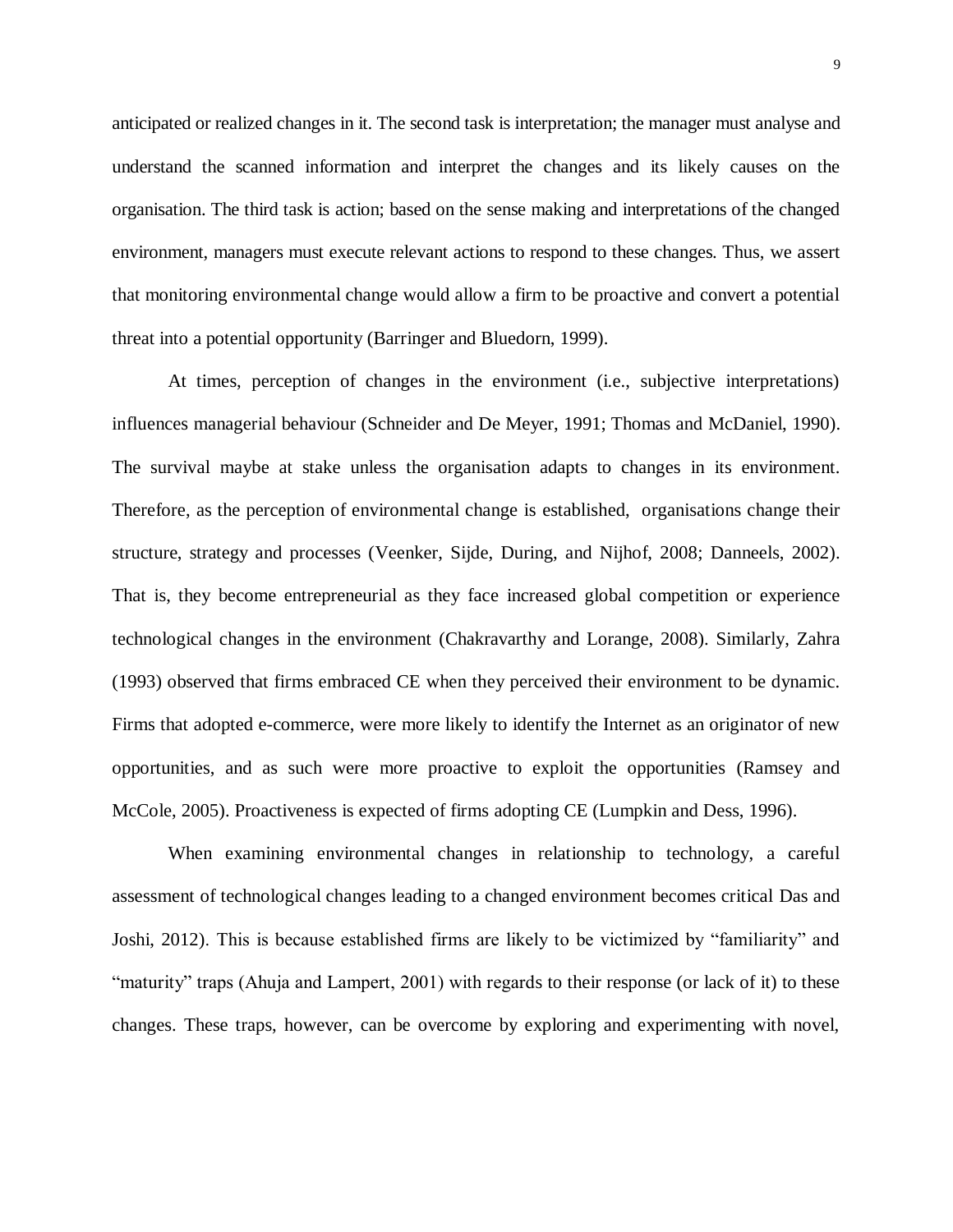emerging and pioneering ideas (Ahuja and Lampert, 2001), thus leading to an entrepreneurial mindset within the organisation. Thus:

**H1:** *Firms that perceive a higher level of change in their industry environment are more likely to adopt corporate entrepreneurship to exploit the opportunities afforded by the growth of digital era.*

#### **Corporate Entrepreneurship (CE) and Organisational Renewal (OR)**

Changes in organisational scope and processes constitute a part of organisational renewal (Teng 2007; Zahra, 1996; Burgelman, 1991). Typically changes in scope are accomplished by recombining existing resources with new resources (Guth and Ginsberg, 1990) or new knowledge (Floyd and Lane, 2000), such as adoption of Internet technologies (Joshi and Yermish, 2000). Therefore, the underlying focal point of OR becomes new ways of operating an existing business, or venturing into and managing the operations of a new business.

Understanding changes in the environment that leads the adoption of CE, helps a firm identify new opportunities. This, in turn, allows a firm to re-orient its corporate focus (Bhardwaj, Camillus and Hounshell, 2006) by offering new products/services, operating in new geographic markets or identifying new set of customers (Joshi, 2016). However, there is a scarcity of research focusing on the adoption of CE by firms as a response to environmental changes, and its effect on organisational renewal. We emphasize that the process of understanding and monitoring environmental change, and the subsequent identification of a threat or an opportunity, leads to reshaping of the long-term orientation (missions and goals) of a firm. This re-orientation in turn reshapes the products/services offered as well as the customers served. Our assertion is aptly supported in the two examples of Nokia and Wipro—both firms evolved from agriculturebased products to technological products and services (Bhardwaj et al., 2006).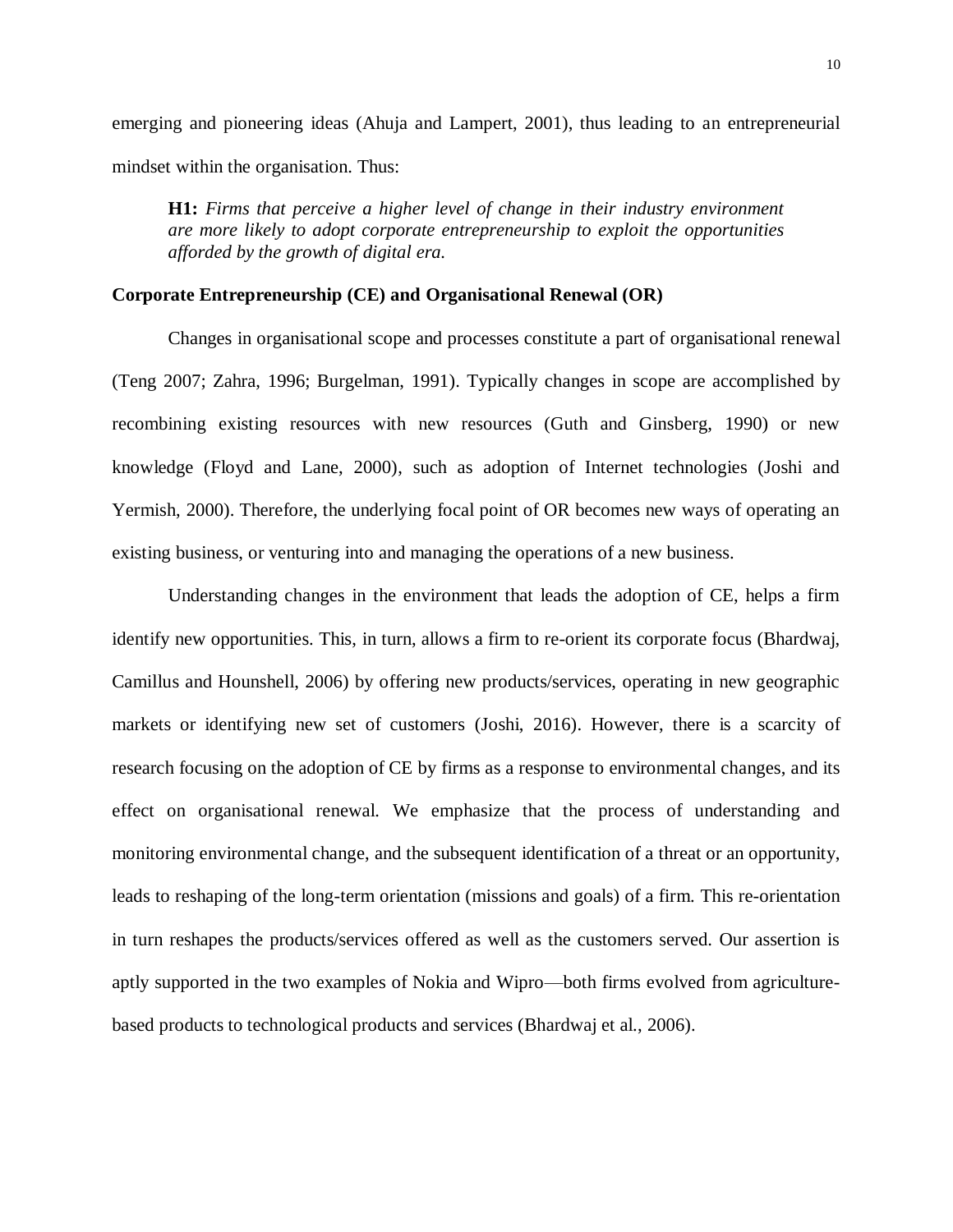Thus, to attain organisational renewal in a firm one must examine its new set of customers, new offerings of products/service and new markets or geographical regions in which it operates. The heterogeneity of productive resources available to a firm forms the basis for developing specialized knowledge that can widen business opportunities and thus provide competitive advantage to the corporation. As per the resource-based view (RBV) of the firm, established organisations have two alternatives to build their knowledge base (a source of competitive advantage), internal investments or external acquisitions (Cohen and Levinthal, 1990). Both these alternatives enable organisations to shape new capabilities, which, in turn, permit it to compete in a changing environment (Eisenhardt and Martin, 2000).

Applying the RBV perspective, we argue that CE is an approach for acquiring, processing, and leveraging resources for competitiveness. CE provides changes in the organisation that in turn either rejuvenate or redefine (or both) a firm that is facing a changed environment (Dess et al., 2003). The process of CE, and a firm's focus on internal or external venture creation (Sharma and Chrisman, 1999), may lead to development or acquisition of new resources (Kazanjian, Drazin and Glynn, 2001) or repositioning of existing resources through reconfiguration and modification (Dess et al., 2003).

Using the RBV arguments for development of new competencies, new start-ups by existing firms could be either internally or externally focused. For instance, in the early days of the growth of the Internet, to respond to the growth of Amazon.com, Barnes & Noble created Barnesandnoble.com, which was entirely internal and under its direct ownership. On the other hand, in the early days of personal computing, IBM launched their PC division in response to Apple, by creating an autonomous division far away from its headquarters in New York. In both these instances, internal or external ventures, the firms maintained direct control when creating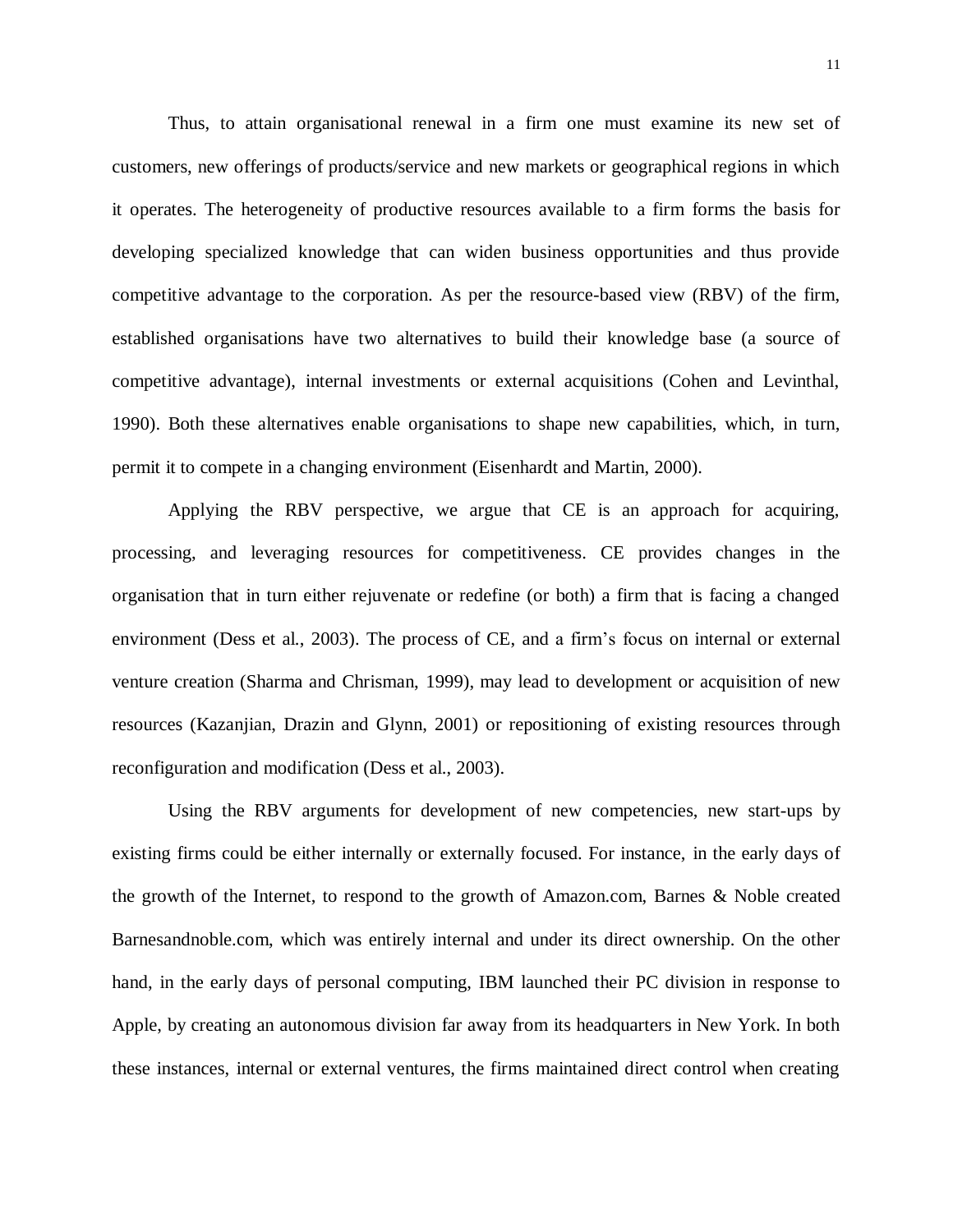the new venture. Alternative resources (and subsequently competitive advantages) are gained when firms acquire innovative start-ups in their industries. In the present paper, the measurement of organisational renewal (OR) or change in the scope of operations of the firm, the key issue to focus on relates to the choice of the mode of renewal—either by building internal competencies or acquiring external ones. Due to the rapid advancement of the digital era, the chosen path (internal or external) must allow a firm to change its scope of operations quickly and successfully.

Strategy research suggests that firms find it difficult to embrace new technologies because they are unable to obtain key assets, both physical and human (Holbrook, Cohen, Hounshell and Klepper, 2000; Leonard-Barton, 1994). If the core competencies needed for organisational change are radically different from the current resource-base of the firm, then the firm is likely to engage in an external business undertaking (Nagarajan and Mitchell, 1998). For example, breakthrough inventions have necessitated firms to go past local hunt to explore new, emerging and ground-breaking technologies (Ahuja and Lampert (2001). Time, or speed of response, becomes of essence because the firms expect to see the implementation and results quickly, as in the case of DuPont when it moved into Organic Chemistry (Bhardwaj, et al., 2006).

It must be noted that because of adopting CE to create new products and/or services, the level of entrepreneurial activity is likely to be dependent on firm capabilities (Helfat and Petraf, 2003). However, developing a capability in new or emerging technology demands time and capital if the established firms lack such knowledge (Dosi, 1988). In such events, it is likely that focal firms may acquire target firms to absorb the new skill sets to respond to the changed environment. This dependence on outside resources (by way of acquisitions) would allow them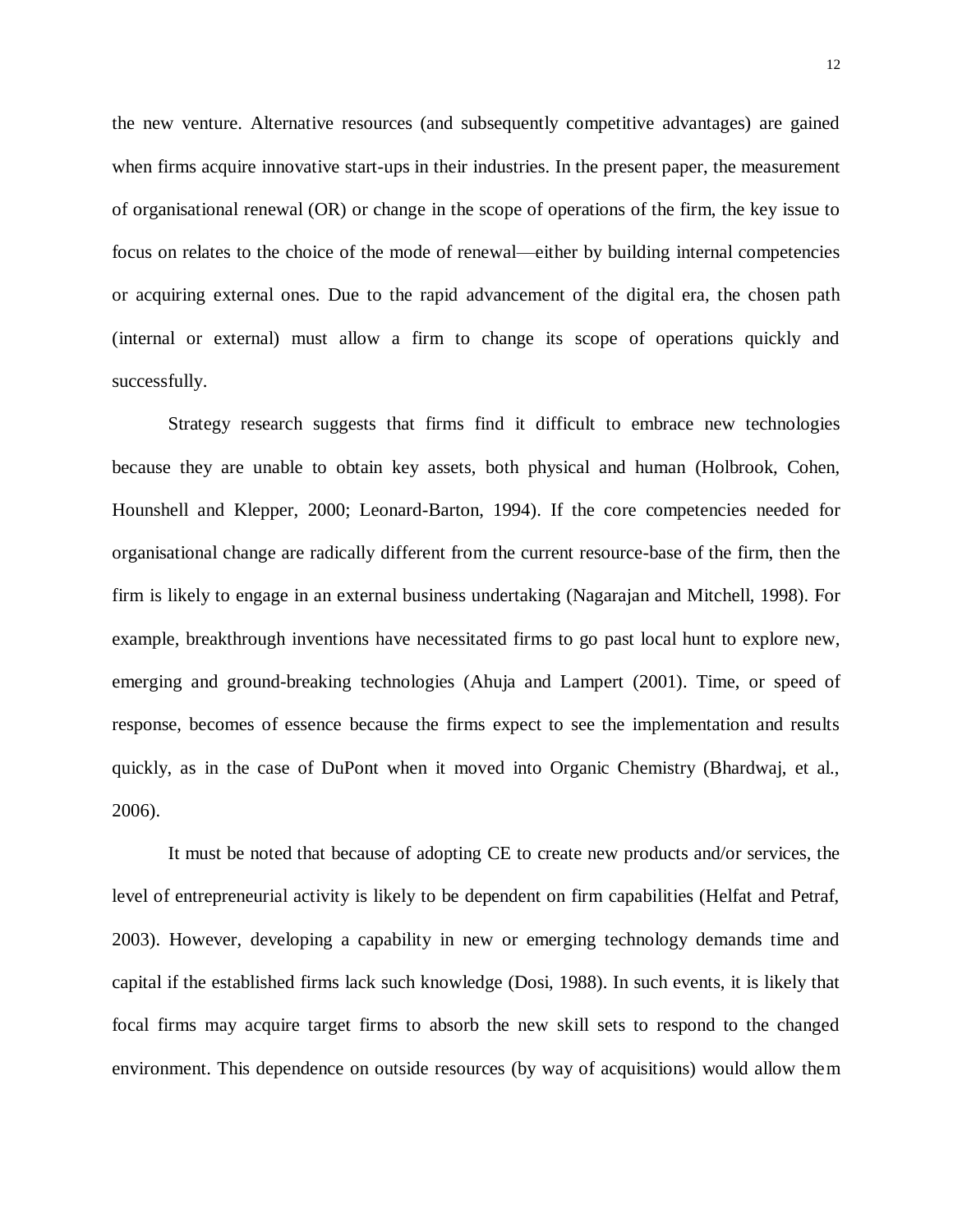to better understand and absorb the new phenomenon (Ahuja and Katila, 2001), or create innovations (Stuart and Podolny, 1996).

Researchers have suggested that firms differ in their resource set to develop new capabilities because this process is path dependent and over time the choice of the initial path leads to persistent differences between firms (Holbrook et al., 2000; Raff, 2000). Hence given their existing set of capabilities and the extent of severity of environmental changes, firms will either create new internal start-ups or acquire firms to achieve organisational renewal. Thus, in the context of growth of the Internet:

H2a. *The adoption of CE is positively related to the use of new start-ups by existing firms. Additionally, the use of new start-ups is positively related to OR.*

H2b. *The adoption of CE is positively related to the use of acquisitions by existing firms. In addition, the use of acquisitions is positively related to OR.*

#### **Linking Organisational Renewal to Process Renewal**

While the strategy literature has focused quite extensively on the topic of renewal, the OM literature has not addressed this topic in depth. Our aim is to address this gap in the OM field by our present research. We derive the basic concepts of renewal from entrepreneurship and strategy literature to further the idea of renewal at the operational level. Because renewal is an evolutionary activity and may require acquisition and use of new information (Floyd and Lane, 2000), we build arguments to support that OR is associated with renewal of operational processes, which we term as "process renewal." We contend that OR can be translated at the functional (operations) level as renewal of operational processes when firms use new knowledge and innovative behaviour for improving or finding new ways of performing operations.

Our assertion is based on the model proposed by Roth and Menor (2003) that focused on delivery systems in service firms. This model suggests that strategic design choices based on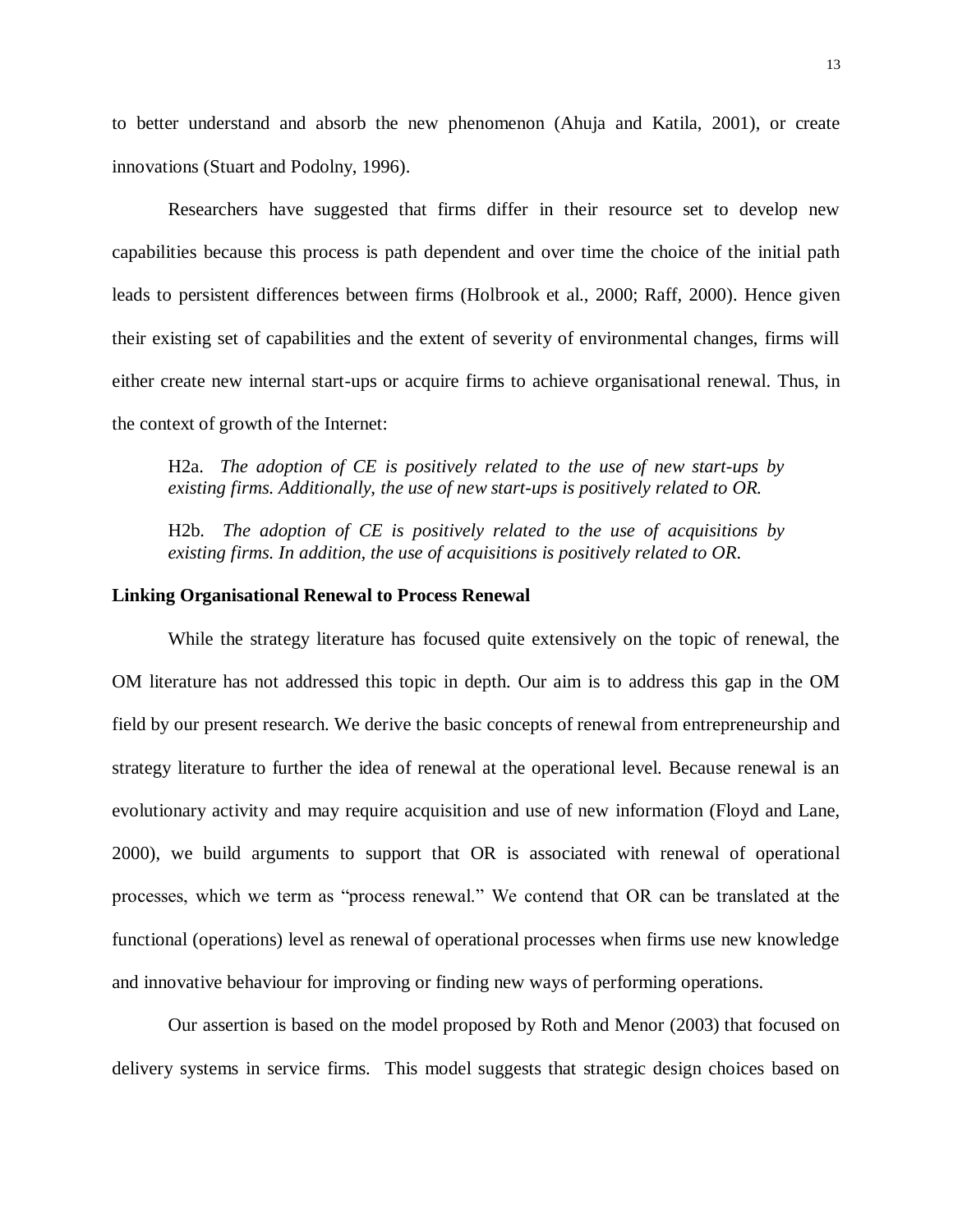structural, infrastructural, and integration approaches lead to a delivery system. Further, their model focuses on three activities related to delivery systems that eventually lead to value for customers. These include service execution, assessment of gaps in services, and service renewal (Roth and Menor, 2003). As renewal of the delivery system is essential for firms striving for world-class operations (Roth and Menor, 2003), we address this specific gap in the literature.

The concept of OR in the strategy literature matches the OM issue of renewal of the processes. Both are compatible and meaningful to the OM field, since renewal of processes is a phenomenon of interest to OM. Finally, the underlying assumption in the strategy area that OR leads to a competitive advantage (Teng, 2007), matches the underlying assumption that process renewal permits the operations function to contribute to a firm's competitive advantage, as attested by other OM researchers (Hayes, Pisano, Upton and Wheelwright, 2005).

Thus, while affirming the value of good execution and continuous assessment of gaps, we argue that in a rapidly changing environment caused by the growth of digital era, especially an evolving and fast-moving technology such as the Internet, firms must continuously renew their processes to remain aligned with changing organisational objectives. Further, Newey and Zahra (2009) have observed that operational activities such as process/product development are critical to firms, but managers must have an entrepreneurial mindset to carry out such activities in a changing environment. In the present study, the organisational objectives are adoption of corporate entrepreneurship due to changes in the environment, and renewal of the organisation, by way of new product/service offerings, customers served, and geographic scope.

Such an organisational renewal would prompt changes at the operational level, including changes in systems, business processes, and operating procedures. If the organisational renewal is not followed by process renewal then firms may face certain opportunity costs (Li and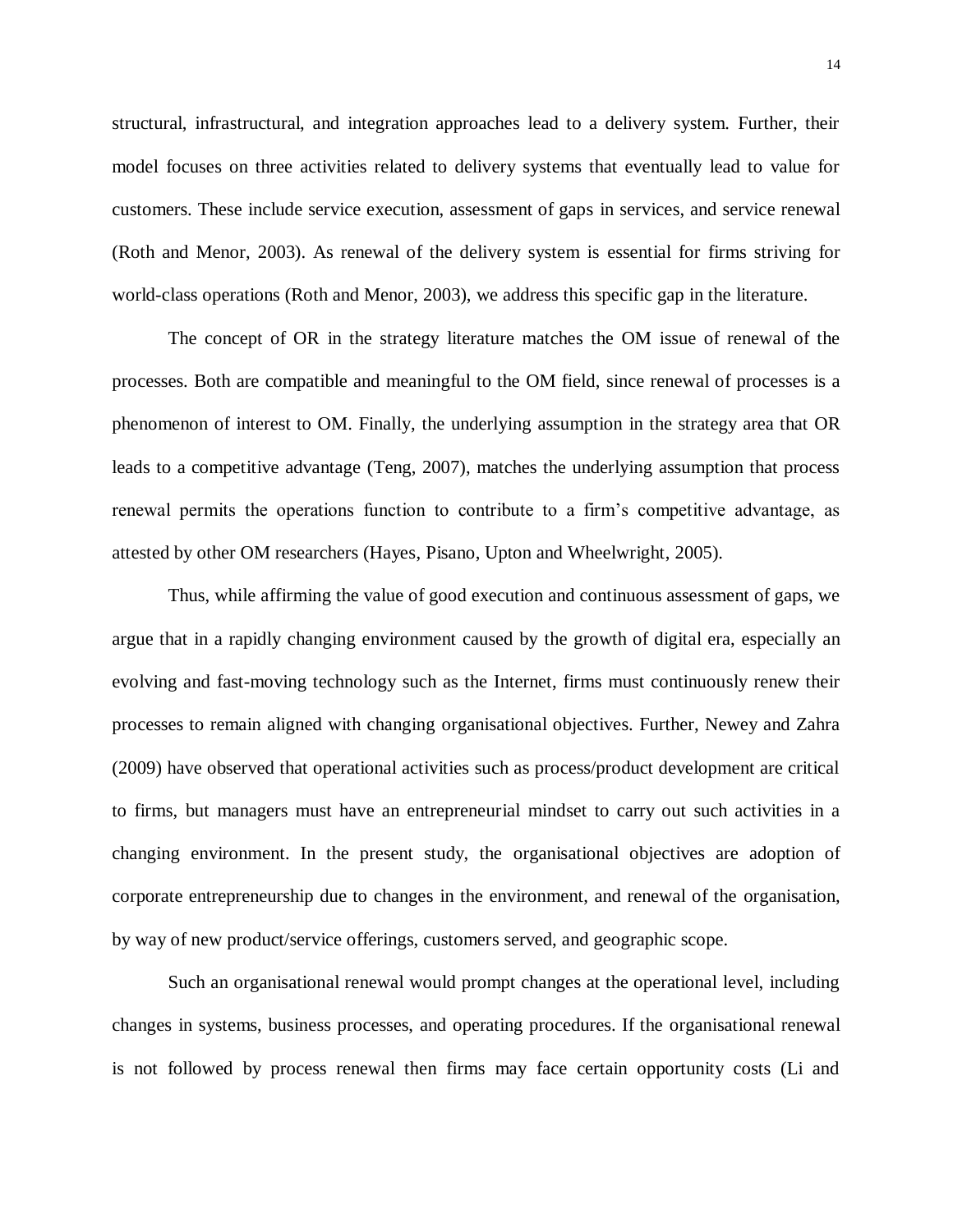Rajagopalan, 2008). The consequences of not extending the entrepreneurial activity to the operational level, by way of process renewal, have also been underscored by Knight (1989) and MacMillan et al. (1986). Thus:

H3: *Organisational renewal is positively associated with process renewal.*

## **RESEARCH METHODS**

#### **Sample**

We are interested in examining the relationship of changes in the business environment due to the growth of the digital era and the adoption of CE that leads to organisational renewal. This renewal may be achieved via two different modes. We assert that regardless of the mode used, eventually OR will spur PR. To test our hypotheses, we collected survey-based data. A questionnaire was mailed to top managers of 1,100 firms. After two follow-ups, we received 173 responses, of which 170 were usable. The remaining three responses were unusable because of missing data. A majority (55% percent) of the survey respondents were at senior level, such as owner, CEO or CFO, where firm-wide decisions could be made. The average respondent for this survey was 43 years old with over 20 years of experience at work. Twenty-six percent of the respondents were females, and thirty-six percent had a graduate degree. The data was collected from the Mid-Atlantic region of the USA using the membership of Eastern Technology Council (ETC). Employing such a targeted and narrow approach is consistent with research in management when total population is inaccessible (cf. Parkhe, 1993).

#### **Variables and Measures**

The data collection was conducted with a questionnaire (see Appendix). With our study's focus on the downstream effects of technological change, all the variables were measured in the overall context of growth of the Internet. By explicitly stating this context, we hoped to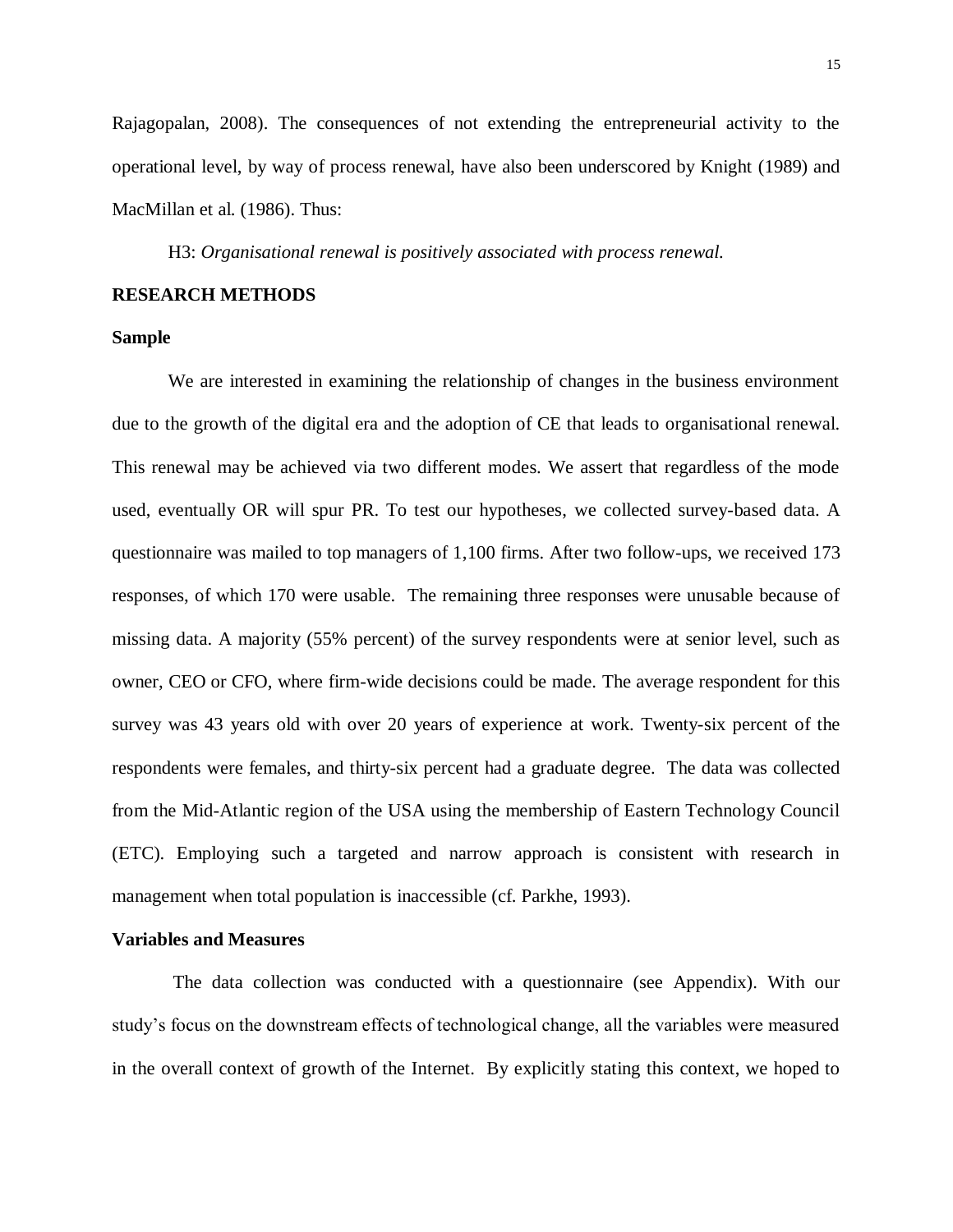reduce (if not exclude) alternative explanations for the strength of the relationships in our proposed model. The variable 'BUSINESS ENVIRONMENT' was created with a four-item scale to assess perceived changes in the industry environment of the responding firm. The objective was to assess changes in the environment due to the growth of the digital era, especially that of the Internet, as perceived by the respondents. The Variable 'CORPORATE ENTREPRENEURSHIP' which is the likelihood of a firm adopting corporate entrepreneurship, was measured using a five-item scale (please see Appendix). The five items were based on the five dimensions of entrepreneurial orientation as in Lumpkin and Dess (1996). The variable 'ORGANISATIONAL RENEWAL' was obtained using a four-item scale. The focus of the items was whether changes in the environment due to the Internet altered the firm's offerings of products, services, customers and markets. The 'MODES OF ORGANISATIONAL RENEWAL' was operationalized by asking the respondents if their businesses were likely to acquire an Internet firm or acquire a competitor actively involved in the use of the Internet technologies. Additionally, respondents were asked if their businesses wanted to create new start-ups to exploit the opportunities afforded by the Internet. Finally, 'PROCESS RENEWAL' used the description of process renewal from operations related concepts, and a three-item scale was used. The focus of the items was whether changes in the environment due to the Internet altered the firm's business processes, operating systems, and operating procedures.

#### **Threat of Common Method Variance and Mono Respondent Bias**

We tried to overcome the potential of such bias by collecting data from key informants. The use of high ranking officials (CEOs, Senior VPs, etc.) helps moderate the problem of monorespondent bias, as they are more likely to provide reliable information concerning the strategic issues faced by the firm (Kathuria, 2000).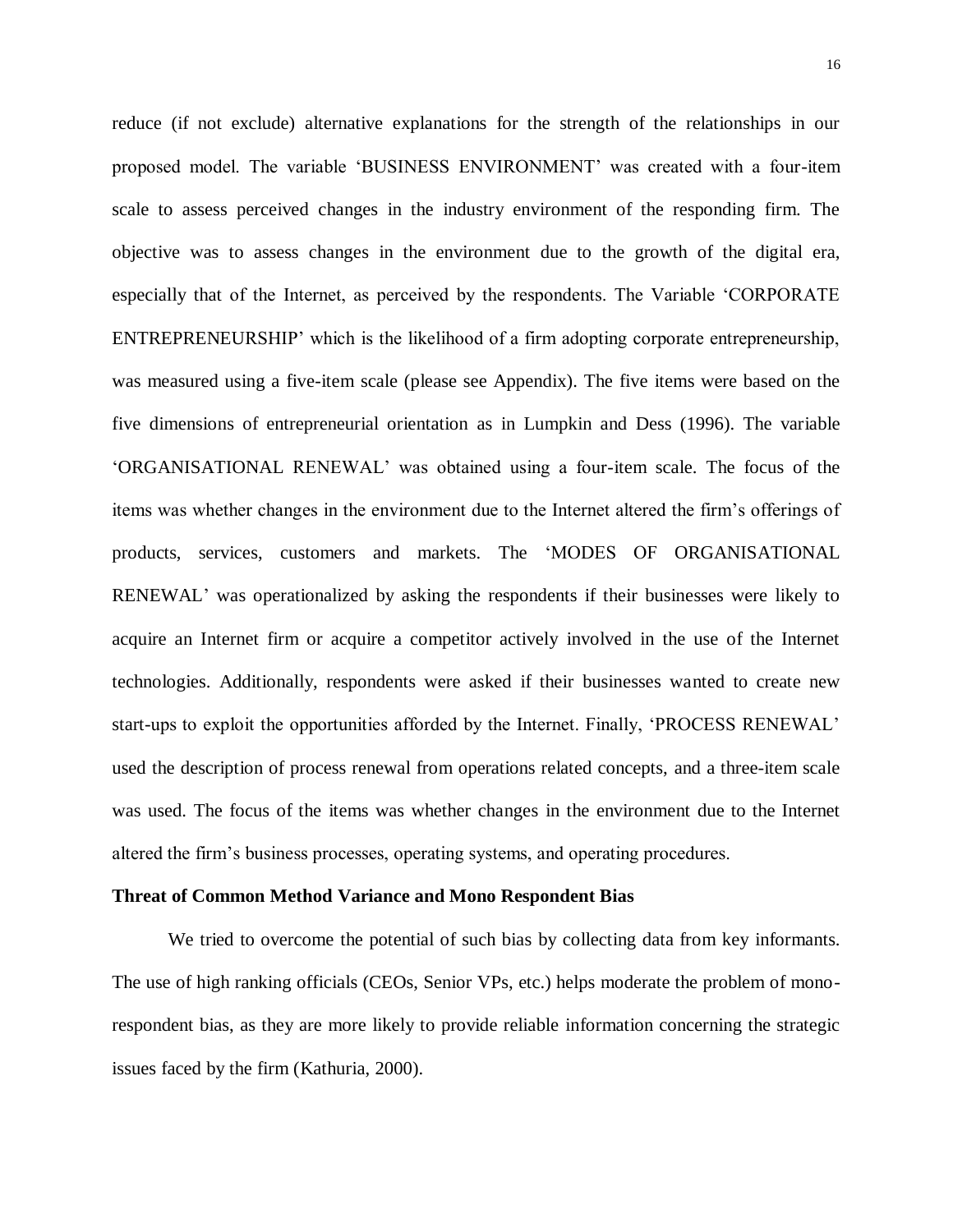We also followed some procedural and statistical remedies to reduce the mono-method bias. For instance, while designing the survey, we provided a separation in the instrument by stating that we were simply interested in their firm's behaviour, rather than any connection among environment change, adoption of CE and growth strategies. Further, we promised and kept anonymity of the respondents.

We further conducted some post-hoc and statistical remedies to deal with the issues of artificial covariance. For example, we used the Harman (1967) test, as done in recent management studies (cf., Kathuria and Davis 2001), to test for the incidence of common methods variance (CMV). Secondly, we conducted T-tests and found no significant differences between the first sets of respondents and late respondents. Thus, we checked and mitigated the effects of non-response bias, if any.

#### **ANALYSIS AND RESULTS**

#### **Measurement model and reliability analysis**

We considered three measures in evaluating convergent validity. All standardized factor loadings on their respective constructs were acceptable ( $\geq 0.50$ ), and significant (*t* >2). We present these results in Table 1. The composite reliabilities of scales were all greater than 0.70, as shown in Table 2. The average variance extracted (AVE) was above the critical value of 0.5 for all constructs.

#### **Insert Tables 1 and 2 here**

The correlations between the constructs are shown in Table 3. We tested for the discriminant validity by comparing the square of the correlations between two constructs to AVE. All tests were supportive.

#### **Insert Table 3 here**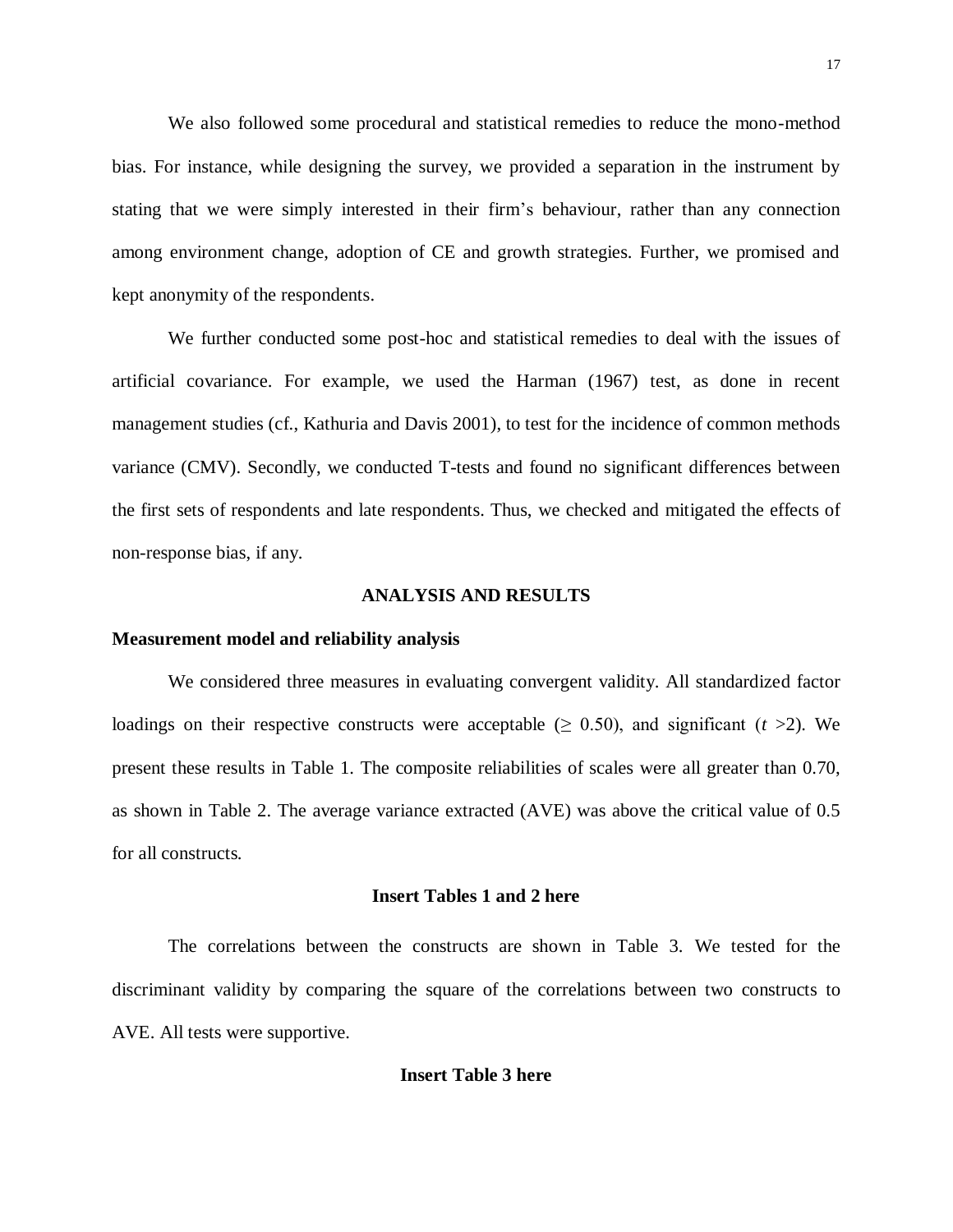#### **Structural model and test of hypotheses**

A partial least square (PLS) latent path approach is used to estimate the path model in Figure 2. Our six latent variables are modelled in the reflective mode. For example, corporate entrepreneurship is reflected by the five indicator items shown in the Appendix.

#### **Insert Figure 2 here**

To test the study hypotheses, we used standardized path coefficients as in Table 4. These coefficients are indicative of the strength of relationships between constructs. These are displayed in Table 4, along with the *t*-values of the path coefficients and their significance levels. In Table 5. We report the amount of variance explained  $(R^2)$  for the dependent constructs.

#### **Insert Tables 4 & 5 here**

The intent of this research was to examine a sequential relationship that shows progression from the adoption of corporate entrepreneurship to subsequent adoption in changes of processes at operational level. Hypothesis 1 proposed that in the context of growth of the digital era, when firms perceive change in their business environment, they will adopt corporate entrepreneurship to exploit the opportunities afforded by the changes in the environment. This relationship was positive and significant, based on the path loading ( $b = 0.515$ ,  $t = 8.673$ ,  $p <$ 0.000). The results in Figure 2 support our contention that a firm's drive/desire to become more entrepreneurial is related with perceived changes in their business environment associated with the growth of the digital era. Thus, Hypothesis 1 was supported.

The linkage between adoption of CE and organisational renewal was examined by Hypothesis 2. We argued and expected that the firms adopting CE will show OR by way of new customers or new products and services. We further contended that this could be achieved via two separate modes. Hence, Hypothesis 2 was tested for each path. Hypothesis 2a tested the path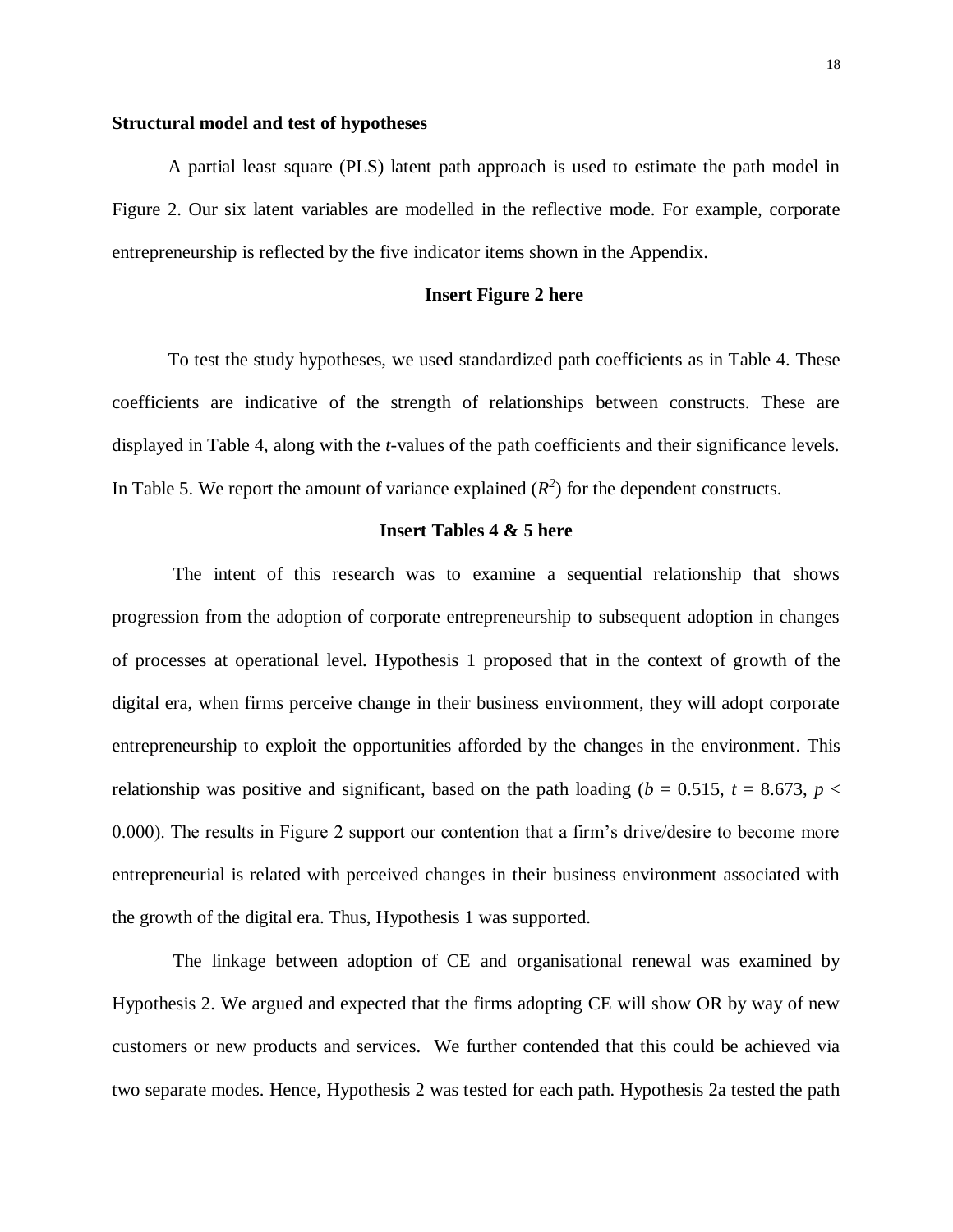that focused on internal start-ups (exploiting internal competencies) and Hypothesis 2b focused on acquisitions by way of assimilating competencies from external sources. The paths from CE to adoption of internal start-ups ( $b = 0.375$ ,  $t = 6.166$ ,  $p < 0.000$ ), and adoption of internal startups to OR ( $b = 0.203$ ,  $t = 3.076$ ,  $p < 0.005$ ) were both significant. This supported Hypothesis H2a. Similarly, the paths from CE to acquisitions ( $b = 0.439$ ,  $t = 7.116$ ,  $p < 0.000$ ), and from acquisitions to OR ( $b = 0.343$ ,  $t = 4.959$ ,  $p < 0.000$ ) were supported. Hypothesis H3 predicted a positive relationship between OR and PR, and that path was also significant ( $b = 0.588$ ,  $t =$ 9.411,  $p < 0.000$ ). Hence H3 was also supported.

#### **Exploratory Data Analysis: The Role of Level of Technology**

With our focus on the downstream effects of technological change, resulting in a significant shift in the firm's business environment, we wanted to explore if the technology level of a firm may differentiate their adoption of corporate entrepreneurship with a concomitant effect on organisational and process renewal. We asked our respondents to assess the technology level of their firm's primary industry in which they competed (details in the next section). For convenience, we consider firms as "high-tech," when competing primarily in an industry that is assessed as being "high-technology," and as "low-tech" when competing primarily in an industry that is not assessed as being "high-technology."

Since cognitive constraints affect managers' perceptions of the environment and subsequent actions by a firm (Stopford and Baden-Fuller, 1994), it is likely that high-tech and low-tech firms may respond differently to environmental changes caused by the growth of the digital era. A firm identified as high-tech would use a higher level of theoretical and practical knowledge as compared to a firm labelled as low-tech to conceptualize, develop, create and deliver its products/services. In other words, for a high-tech firm it would be necessary to seek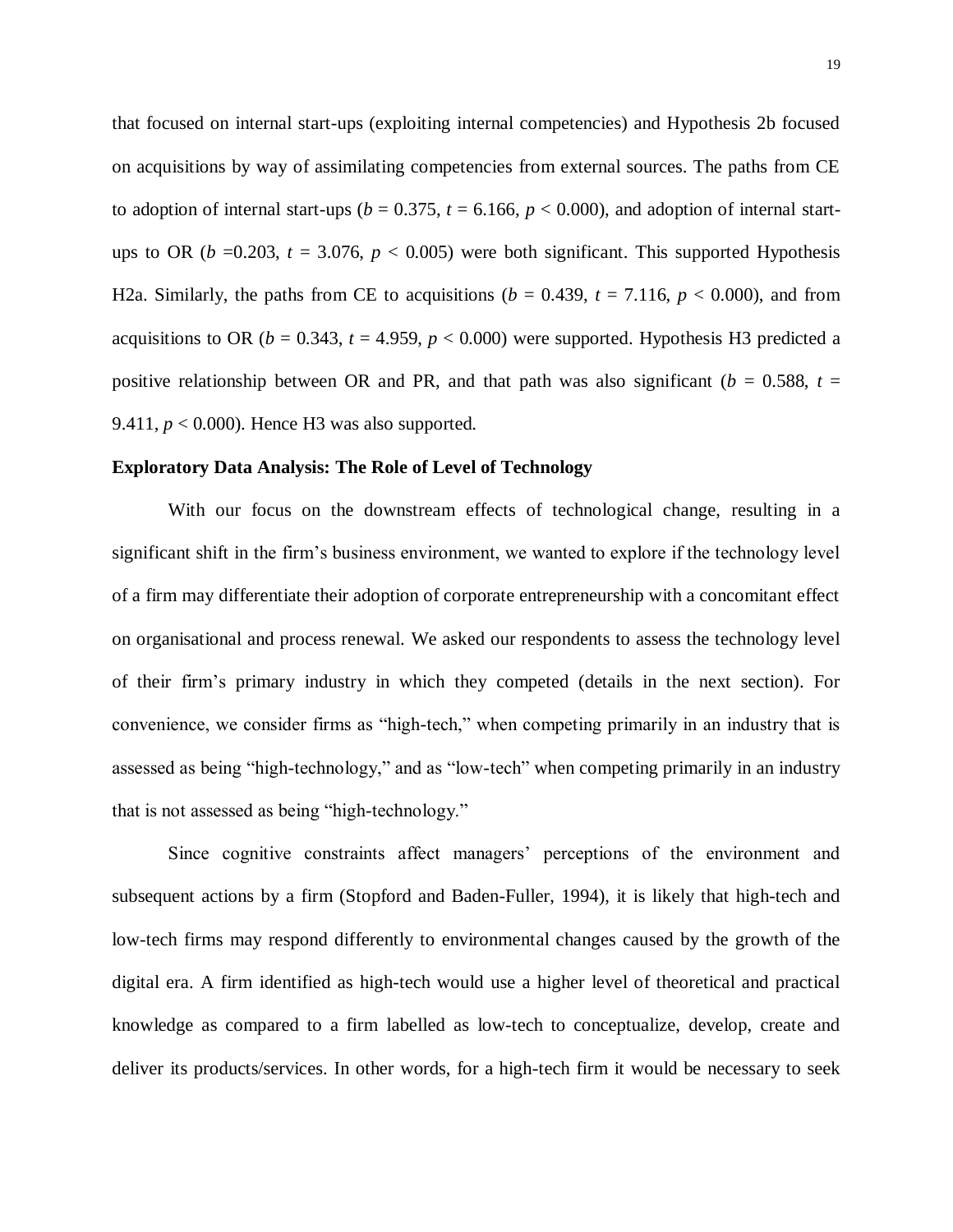higher levels of knowledge, skills and artefacts in its inputs, outputs and processes as compared to a low-tech firm. Perceptions play a critical role in the environmental sense-making process (Volberda et al., 2001). Therefore, managers from high-tech service firms may perceive the environment from which they derive and apply technology driven knowledge to be quite different from managers working in low-tech firms. If high-tech firms are likely to perceive higher levels of changes in their environment, then they are also likely to become more entrepreneurial as compared to low-tech firms that do not share the same perception (Kuratko, Ireland and Hornsby; 2001).

Empirically, environmental turbulence has been found to have a substantial causal impact on the levels of entrepreneurial behaviour in a firm (cf., Davis, Morris and Allen, 1991). These changes towards adoption of entrepreneurial behaviour, and subsequently in the scope of the firm, due to perceived turbulence in the environment would allow firms to explore products/services tailored to its new customer set (Bitner, Ostorm and Meuter, 2002). Firms with a business domain dominated by high-technology can find an opportunity as technology changes rapidly, because their services are now available to a larger variety of customers through new channels or modified delivery mechanisms. While changes due to the growth of the digital era may offer many opportunities, it may present some negative aspects too. For instance, rapidly changing technology may lead products and services to have shorter life cycles, potential for cannibalistic actions and higher levels of incidences of obsolescence (Song and Montoya-Weiss, 2001; Harpaz and Meshoulam, 1997). Specifically, about the Internet, many rules of business regarding customer behaviour, competitors, as well as the internal processes of a firm may change (Boyer, 2001; Joshi and Yermish, 2000). In addition, based on RBV arguments, if top managers of high-tech firms perceive that the competencies for a new venture due to the growth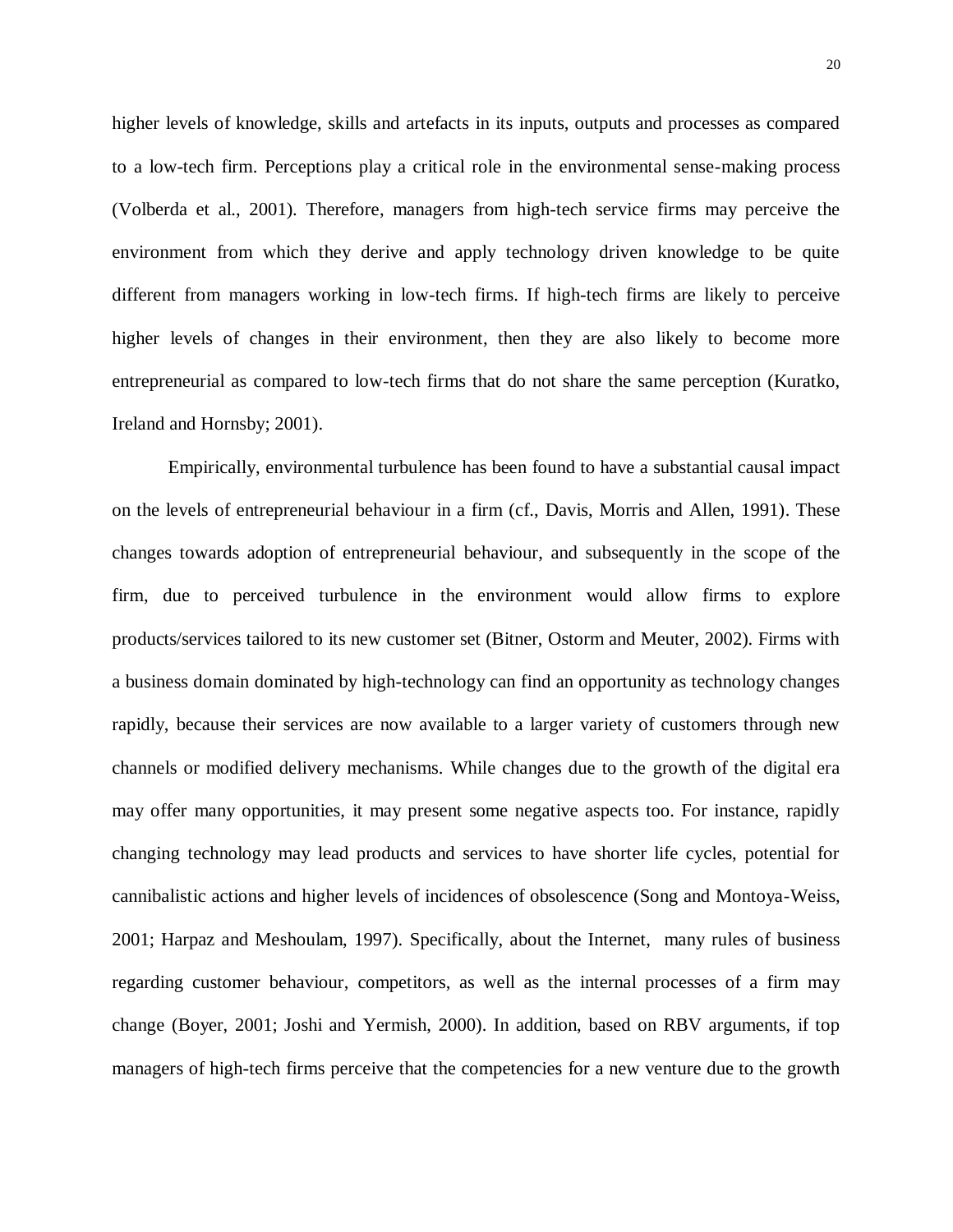of digital era are similar and complementary to the resources housed in the firm, then it is likely that they will favour an internal start-up vis-a-vis an external venture (Nagarajan and Mitchell, 1998). Managers might consider overcoming obstacles in developing internal ventures by being entrepreneurial. Thus:

## *Exploratory Proposition 1: For Hi-Tech firms adopting corporate entrepreneurship, the use of start-ups and the presence of organisational renewal are positively related.*

For low-tech firms, however, the growth of digital era may create resource acquisition challenges because their current resource base might be too far from the new technology needs that arise from such a growth. Therefore, adoption of Internet technologies might be more of a breakthrough event for low-tech firms when compared to high-tech firms. Ahuja and Lampert (2001) found that firms facing these breakthrough inventions need to explore new, emerging and ground-breaking technologies. Due to the rapid growth of digital era, the choice between new internal start-ups or external acquisition would depend upon the need for the firm to quickly and successfully adopt new technology and change its business scope. Hence, low-tech firms lacking basic technological building blocks may find the absorption of new technology to be challenging (Holbrook, Cohen, Hounshell and Klepper 2000).

If a change in the environment requires drastically different competencies compared to the current resources available in the firm, then managers might favour an external venture (Nagarajan and Mitchell, 1998). Since high-tech firms may have the necessary human skills and flexibility due to higher level needs for knowledge to manage their business domain (Song and Montoya-Weiss, 2001), they might be more comfortable with internal ventures. On the other hand, low-tech service firms may find that pursuing internal ventures can delay their chances to exploit the opportunities afforded by the change, as this path might be too slow given their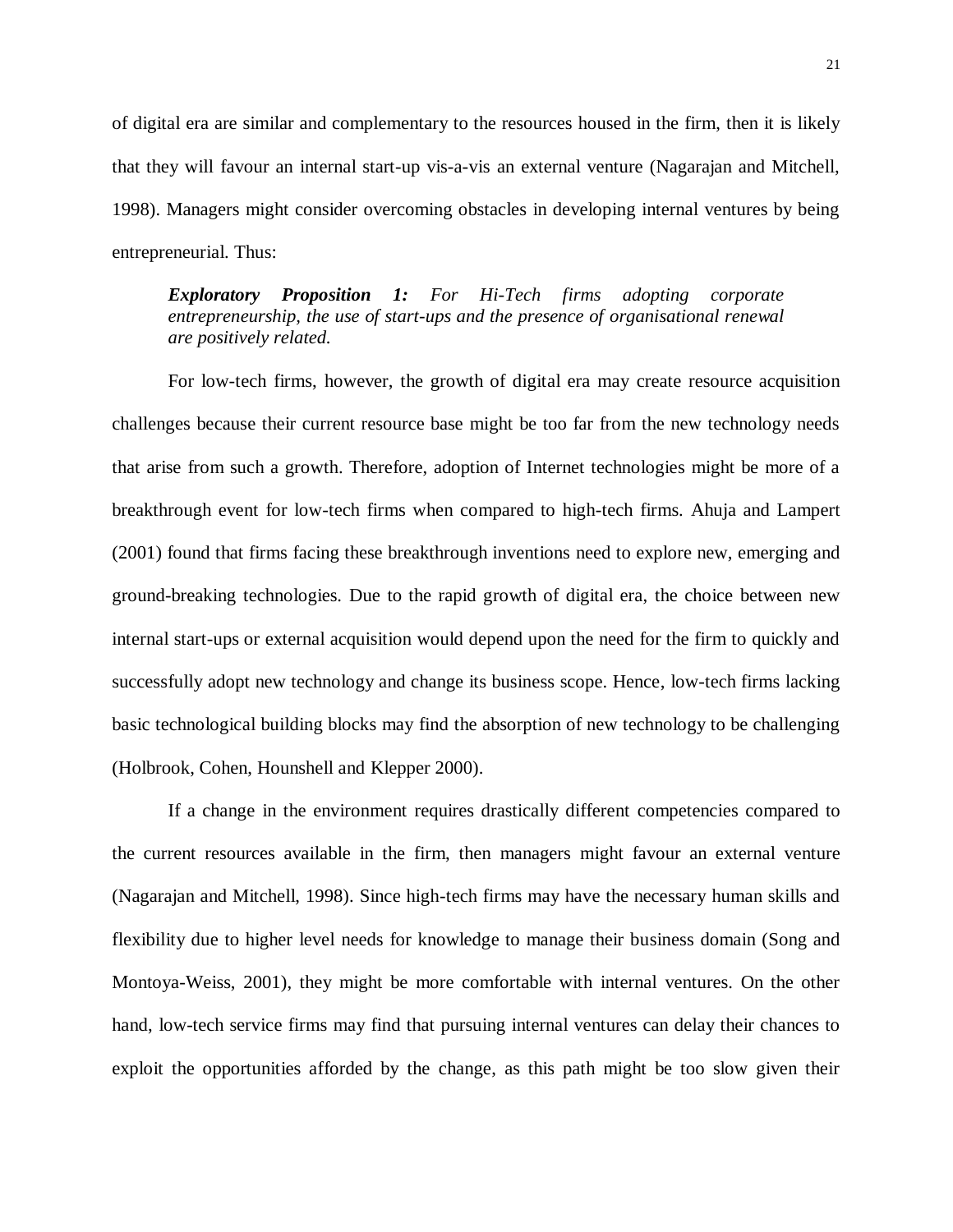current resource base for new break-through inventions (Ahuja and Lampert (2001). At the same time competitively, they may be disadvantaged if they do not respond with speed by not adopting the new technology fast enough (Bhardwaj et al., 2006). This may lead to their favouring the use of new acquisitions for organisational renewal. Thus:

*Exploratory Proposition 2: For Lo-Tech firms adopting corporate entrepreneurship, the use of acquisitions and organisational renewal are positively related.*

MEASURES OF HIGH AND LOW-TECHNOLOGY FIRMS (for exploratory analysis only): A questionnaire item was used (please see Appendix) to assess whether the primary industry in which the firm competes is considered a high-technology industry, with a seven-point Likert scale where 1 is a complete disagreement with the statement, to 7 a complete agreement. Firms responding with either 1, 2 or 3 on that scale were considered in a low-tech industry, whereas those indicating high level of agreement (5, 6 or 7) were in a high-tech industry. Fourteen firms with a response in the middle (mid-point 4) were dropped from exploratory analysis. Using this approach, we received 54 firms identifying themselves as low-tech service firms and 102 as high-tech firms.

In our exploratory analysis, we find that both propositions were partially supported. We had argued that in high-tech firms, start-ups were related to OR, whereas in low-tech firms, acquisitions were related to OR. The results (see Figures 3 and 4) show that in both high-tech and low-tech firms, acquisitions were significantly related to OR ( $b = 0.313$ ,  $p < 0.00$ ; and  $b =$ 0.395, *p* < 0.025 respectively). Though as per our arguments, internal start-ups in high-tech firms were related to organisational renewal ( $b = 0.198$ ,  $p < 0.025$ ), interestingly, the relationship between acquisitions and OR was stronger than that between new internal start-ups and OR in these firms. No relationship was found between new start-ups and OR in low-tech firms. Finally,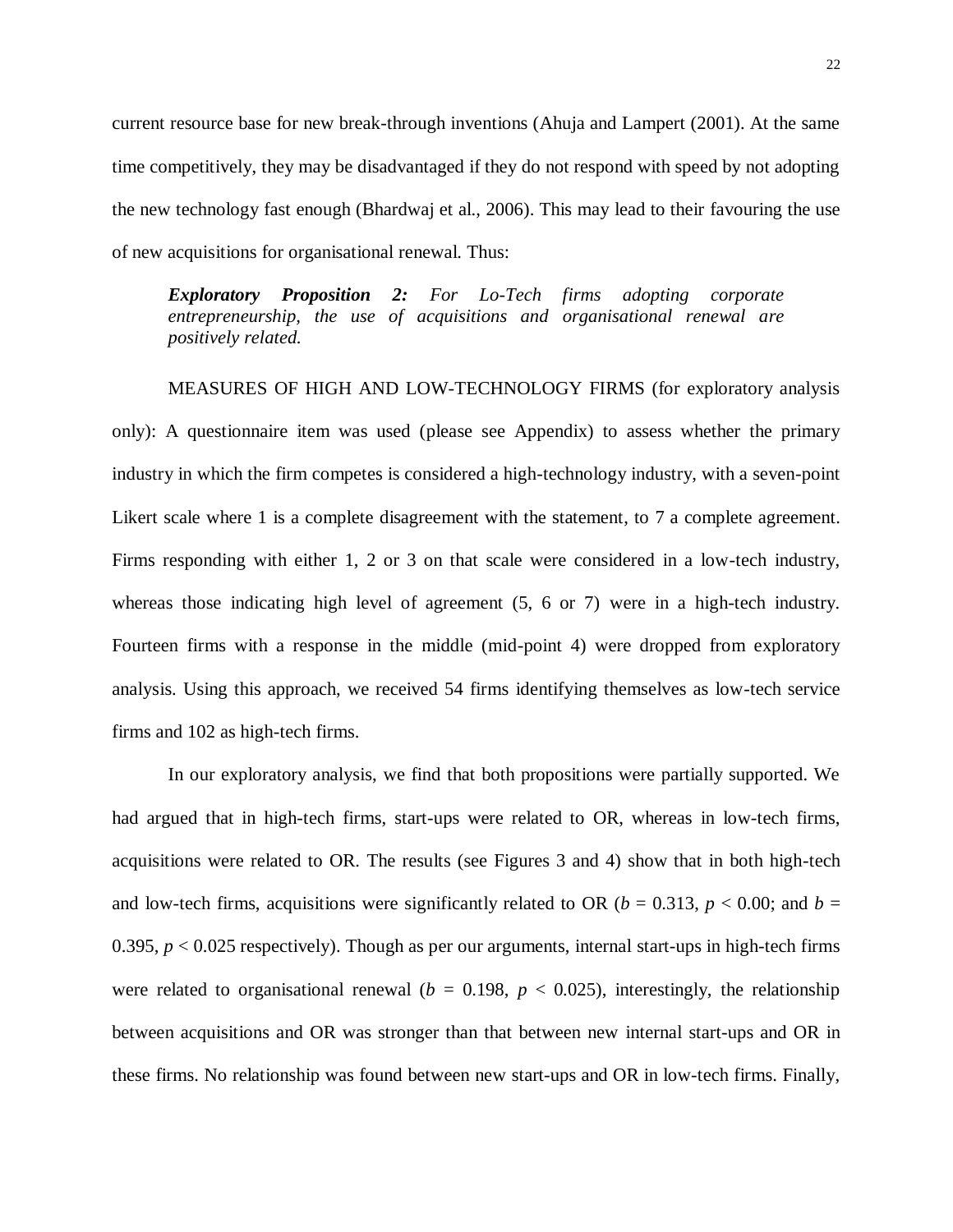the relationship between organisational renewal and process renewal was stronger in low tech than in hi-tech firms. These results are discussed further in the following section.

#### **Insert Figures 3 & 4 about here**

#### **DISCUSSION, IMPLICATIONS AND CONCLUSION**

## **Discussion of Results**

Our results affirm earlier findings in the literature about changes in a firm's external environment (cf., Joshi, 2016; Chattopadhyay, Glick and Huber, 2001), that to survive and thrive, firms need to adapt to these changes. Specifically, our study examines how firms respond to changes in external environment due the growth of digital era. Our research also goes a step further and examines the process of responding to these changes at the functional (operations) level, by proposing and testing a sequential model linking the assessment of environmental changes all the way to changes in operational processes.

Our analysis finds support for all hypotheses and some of our exploratory propositions, summarized in Table 4. We find support for our hypothesis that changes in the business environment due growth of digital era is related to the adoption of corporate entrepreneurship. Further, corporate entrepreneurship is related to organisational renewal by two different modes – internal start-ups and acquisitions. Finally, organisational renewal is related to process renewal. Based on the "explained variance" of each of the stages, we show that our results are robust with  $R<sup>2</sup>$  varying from 14% to 35% (see Table 5), and the corresponding hypothesized paths being significant.

In our exploratory analysis, we found that firms differ in their emphasis on the choice of mode leading to organisational renewal based on their technological orientation: high-tech versus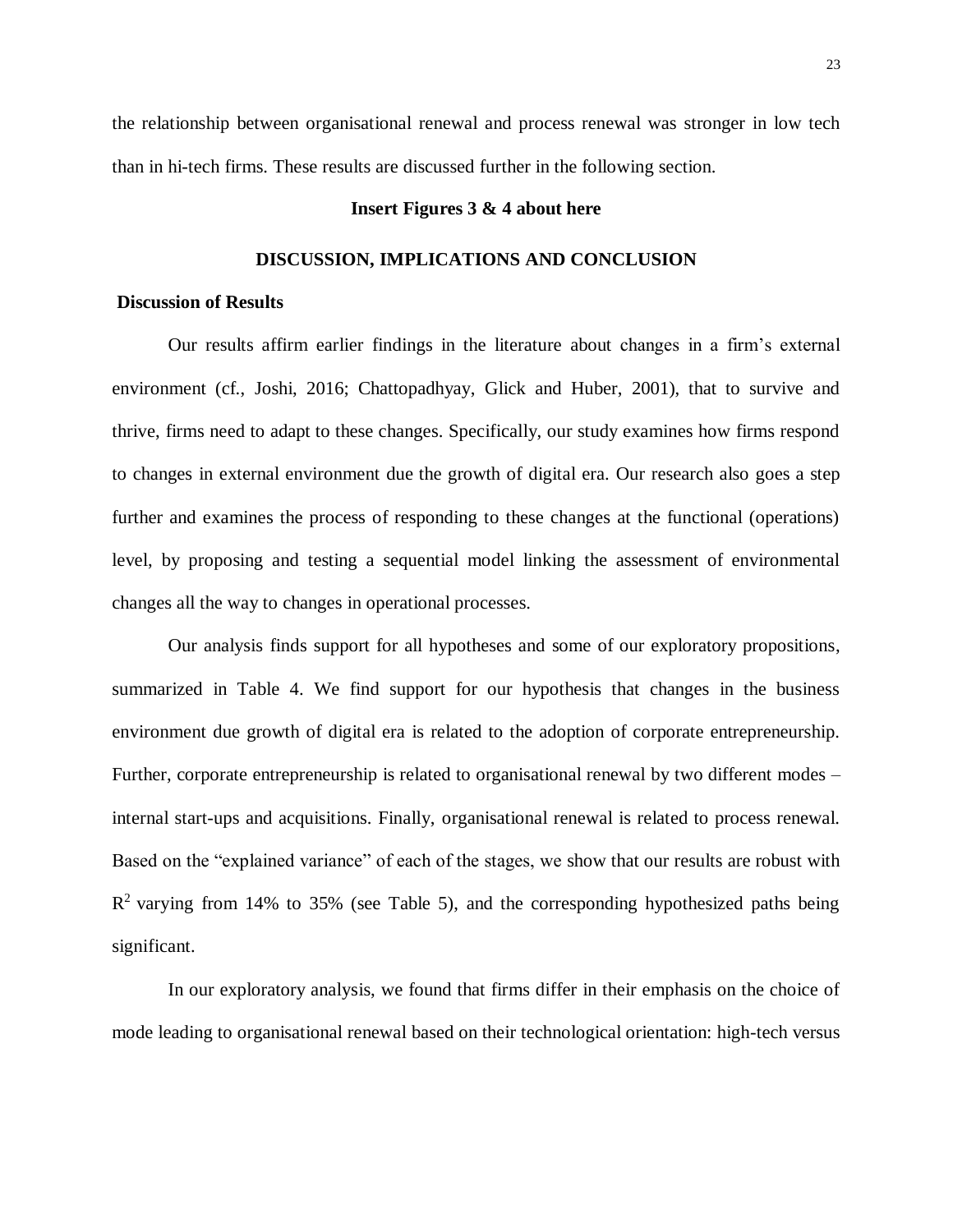low-tech. While in both high-tech and low-tech firms, acquisitions are related to organisational renewal, we find that only in high-tech firms are new start-ups related to organisational renewal.

#### **Implications, Contributions and Future Directions**

Based on our findings, we assert that academic implications of this study are multifold. First, we have linked a corporate level construct "adoption of corporate entrepreneurship (CE)" to "organisational renewal (OR)." More importantly, we link OR to an operational level construct "process renewal." Our findings are also consistent with contingency theorists, who suggest that firms need to make changes at all organisational levels to achieve an alignment with the external environment (Joshi, Kathuria and Porth, 2003; Donaldson, 2001; Jain, Ramamurthy, Ryu and Yasai-Ardekani, 1998; Venkatraman, 1989).

Secondly, we are opening new research frontiers by building linkages between corporate entrepreneurship and operations management. Research on the interface between OM and entrepreneurship in general (and OM and CE in particular) is at a nascent stage, and our research pushes it forward. Our sequential model with environmental changes leading all the way to process renewal can be viewed as a link between OM and new venture creation, supporting Ireland and Webb's (2007) work that links entrepreneurship across many disciplines.

Third, we have empirically examined the "black box" nature of the relationships among constructs such as environmental change and organisational processes (Joshi, Das and Mouri, 2015). Further, in examining this black box, we applied an integrative approach by drawing from the field of corporate entrepreneurship, strategic management, and operations management. As stated earlier, in examining the concepts of CE and OR (from entrepreneurship and strategy literature) we have adhered to Amundson's (1998) criteria for importing concepts from other fields.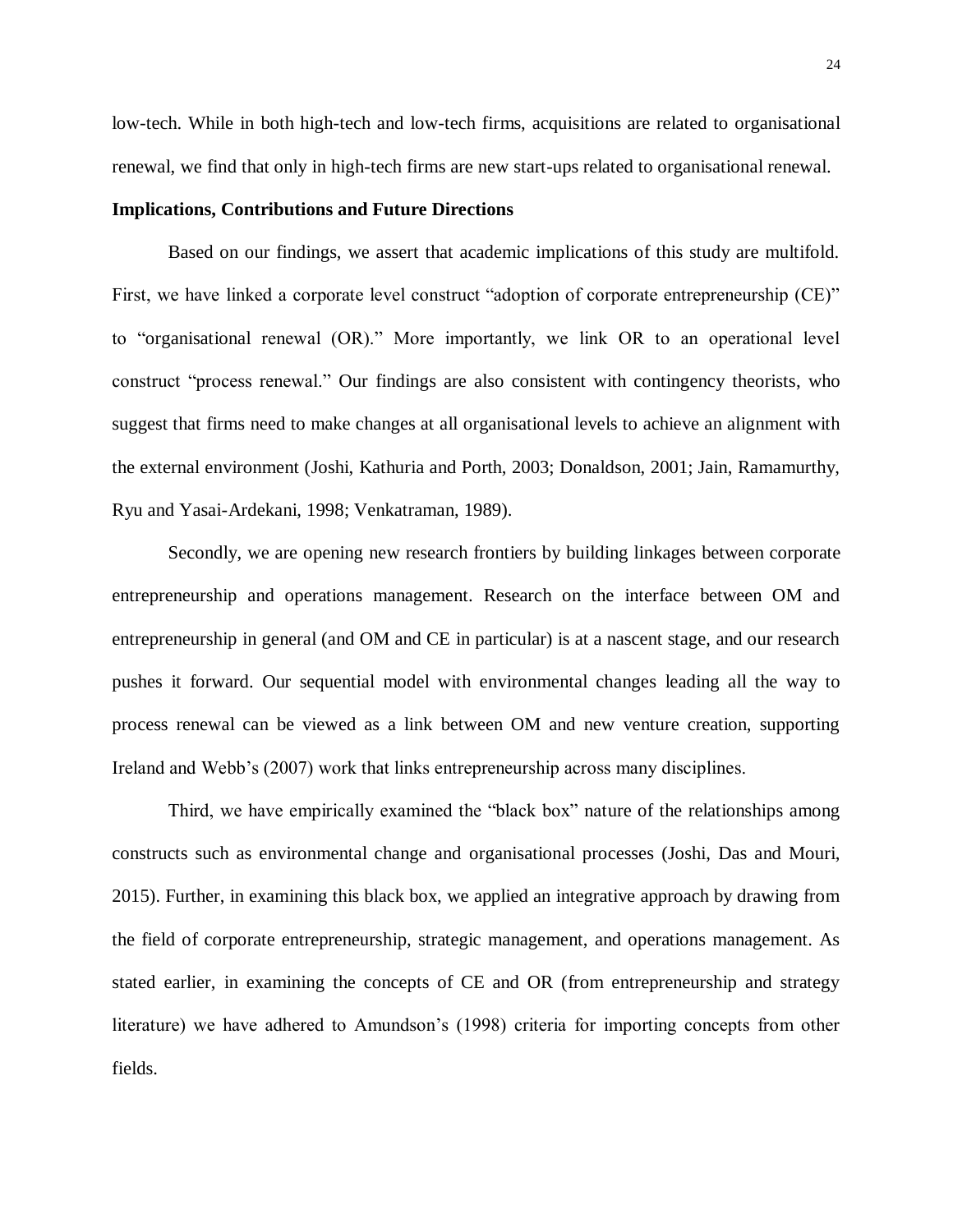The study's results also have implications for managers. They help managers understand why corporations need to adopt CE to achieve organisational renewal, and that in turn may lead to process renewal for a firm's long-term survival in an ever-changing business environment. Based on our findings, managers may want to monitor, predict or anticipate other technologies that are new on the horizon and respond accordingly by allocating resources that would enable them to adopt new technology via internal start-ups as well as external acquisitions.

Our results suggest that operations managers may need to be proactive when they notice that the corporate team is facing the challenges of environmental change. Specifically, operations managers may prepare to initiate changes in processes to meet the revised corporate objectives that may ensue. Further, operations managers may prepare for these changes based on whether the firm is pursuing internal development or external acquisition of technology.

Based on our exploratory results about a firm's technology level, our findings suggest that managers of firms primarily in low-tech industries may want to pay specific attention to changes in their external environment and monitor organisational responses proactively. Since our findings indicate that low-tech firms tend to engage in external technology acquisitions, being prepared to change processes to absorb new technology from external sources becomes critical for managers. On the other hand, managers from firms primarily in high-tech industries must cope with *simultaneous* internal development of products and services and the acquisition of firms that may allow them to cope with fast changing, new technologies such as ICT that may require adjustments to corporate objectives as well as operational processes.

This study has limitations that present opportunities for future researchers. First, the hightech and low-tech classification used in our exploratory analysis is based on respondents' selfassessments on a single-item measure. Future research should aim at developing multiple-item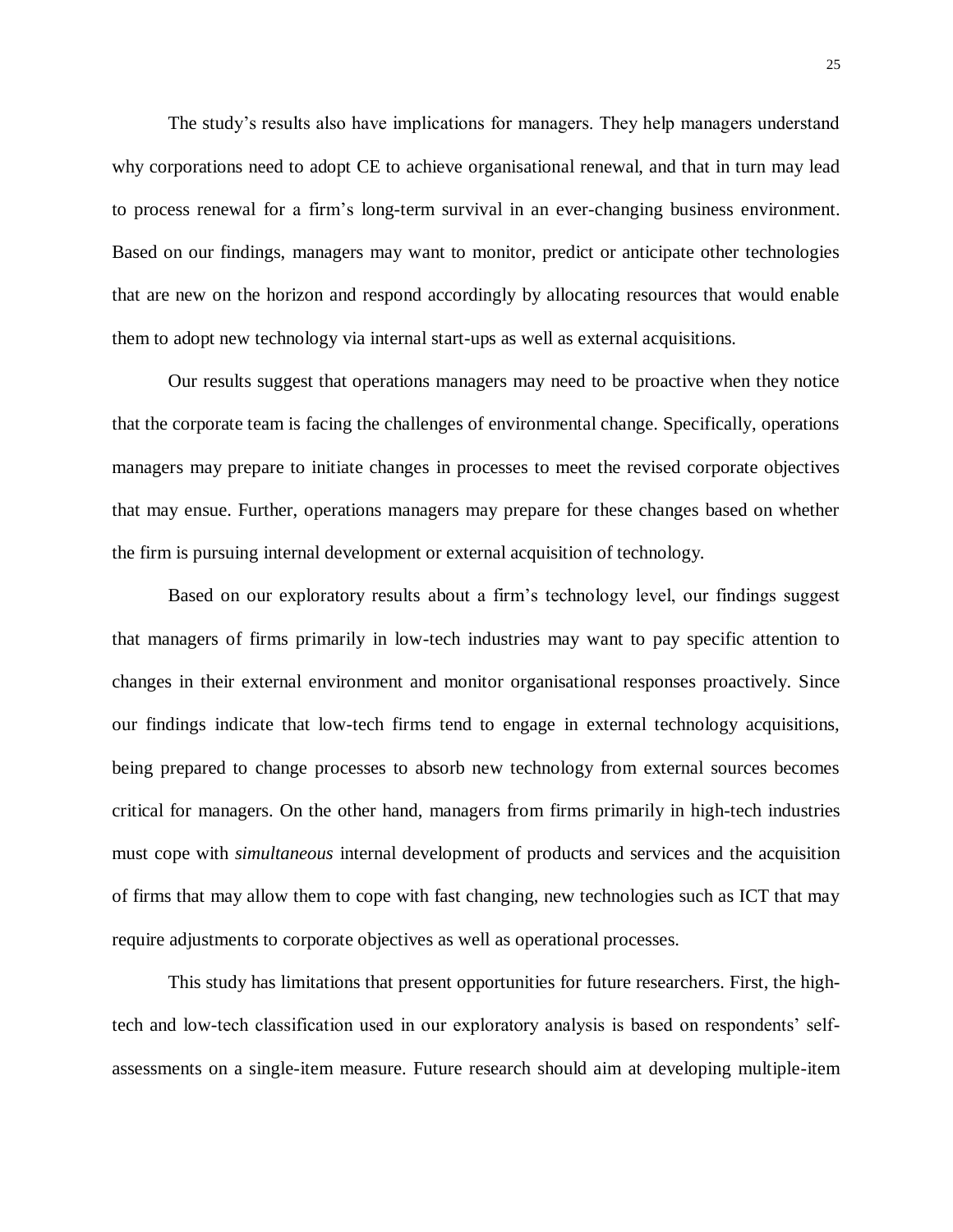scales for the purpose. Secondly, each of the five dimensions of entrepreneurial orientation can be further developed and operationalized through multiple items.

#### **Conclusion**

This research set out to examine the adoption of corporate entrepreneurship by a firm as well as the adoption of a set of responses constituting organisational and process renewal to cope with changes in the environment due growth of the digital era. We further ascertained the likelihood of high-tech firms behaving differently from low-tech firms in their approaches to exploiting opportunities afforded by such changes in the environment. We found that in the context of growth of the digital era, positing and testing a sequential relationship between environmental change, adoption of corporate entrepreneurship, achieving organisational renewal, and finally process renewal helps in understanding the interface between entrepreneurship and the operations function of a firm.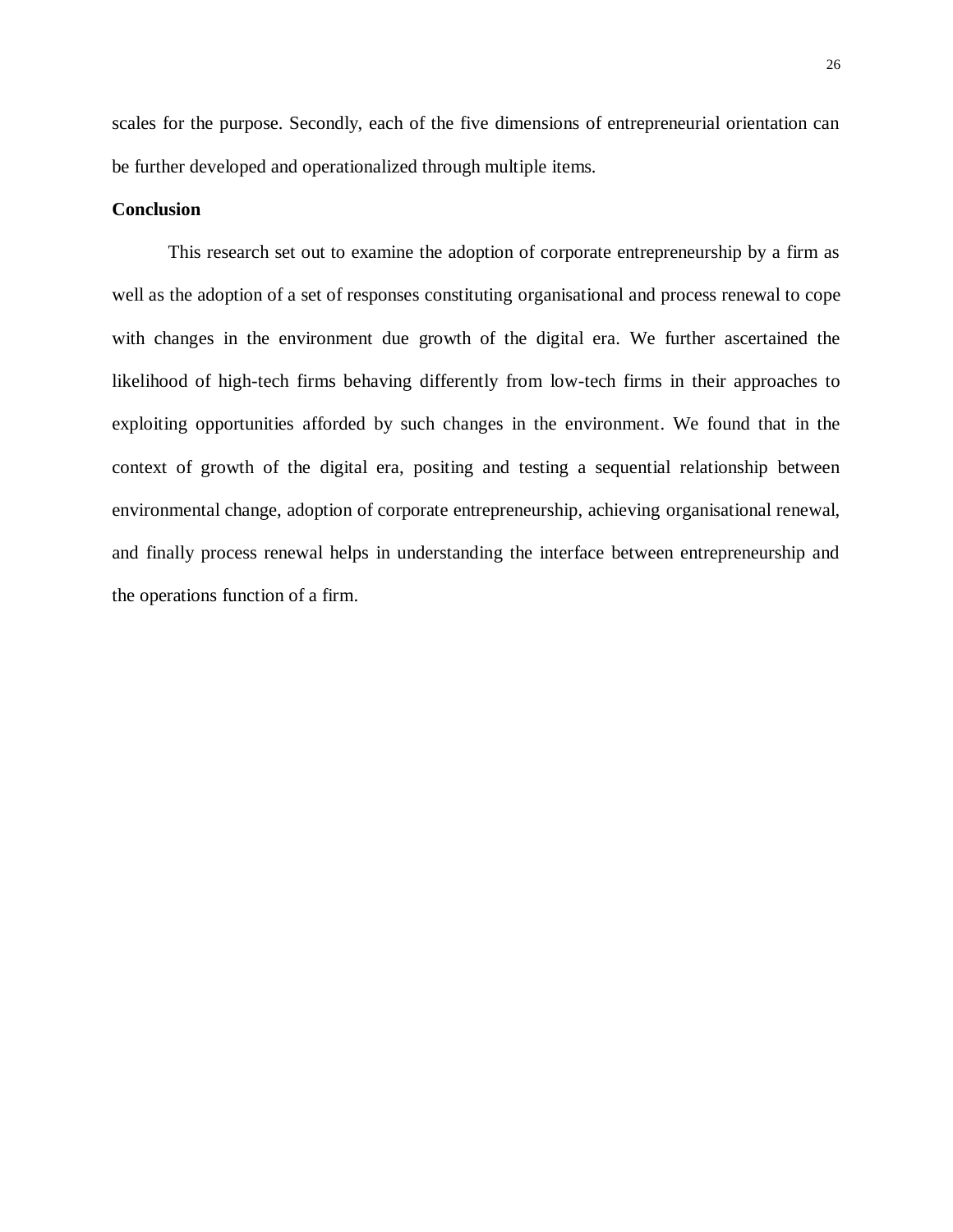#### **REFERENCES**

- Ahuja, G. & Katila, R. (2001). Technological acquisitions and the innovation performance of acquiring firms: A longitudinal study. *Strategic Management Journal*, 22: 197-220.
- Ahuja, G. & Lampert, C. (2001). Entrepreneurship in the large corporation. *Strategic Management Journal*, 22: 521-543.
- Amundson, S.D. (1998). Relationships between theory-driven empirical research in operations management and other disciplines. *Journal of Operations Management*, 16(4): 341-359.
- Barr, P.S., Stimpert, J. L. & Huff, A.S. (1992). Cognitive change, strategic action, and organisational renewal. *Strategic Management Journal*, Special Issue, 13: 15-36.
- Barringer, B.R. & Bluedorn, A.C. (1999). The relationship between corporate entrepreneurship and strategic management. *Strategic Management Journal*, 20(5): 421-444.
- Bhardwaj, G., Camillus, J.C. & Hounshell, D.A. (2006). Continual corporate entrepreneurial search for long-term growth. *Management Science*, 52(2): 248-261.
- Bitner, M. J., Ostrom, A.L. & Meuter, M.L. (2002). Implementing successful self-service technologies. *Academy of Management Executive*, 16(4): 96-109.
- Boyer, K. (2001). E-Operations: A guide to streamlining with the Internet. *Business Horizons*, January-February: 47-54.
- Boyer, K. & Hult, G. (2006). Customer behavioural intentions for online purchases: An examination of fulfilment method and customer experience level. *Journal of Operations Management*, 24(2): 124-127.
- Burgelman, R.A. (1991). Intraorganisational ecology of strategy making and organisational adaptation: Theory and field research. *Organisational Science*, 2: 239-262.
- Chakravarthy, B. & Lorange, P. (2008). Driving renewal: the entrepreneur-manager. *The Journal of Business Strategy*, 29(2): 14-21.
- Chattopadhyay, P., Glick, W.H. & Huber, G.P. (2001). Organisational actions in response to threats and opportunities. *Academy of Management Journal*, 44(5): 937-955.
- Cohen, W.M. & Levinthal, D.A. (1990). Absorptive capacity: a new perspective on learning and innovation. *Administrative Science Quarterly*, 35: 128–152.
- Danneels, E. (2002). The dynamics of product innovation and firm competencies. *Strategic Management Journal*, 23: 1095-1121.
- Davis, D., Morris, M. & Allen, J. (1991). Perceived environmental turbulence and its effect on selected entrepreneurship, marketing, and organisational characteristics in industrial firms. *Academy of Marketing Science Journal*, 19(1): 43-51.
- Das, S. R. & Joshi, M. P. (2012). Process Innovativeness and Firm Performance in Technology Service Firms: The Effect of External and Internal Contingencies. *IEEE Transactions on Engineering Management*, 59(3): 401-414.
- Das, S. R. & Joshi, M. P. (2007). Process Innovativeness in Technology Services Organizations: Roles of Differentiation Strategy, Operational Autonomy and Risk-taking Propensity. *Journal of Operations Management*, 25(3): 643-660.
- Dess, G.G., Ireland, R.D., Zahra, S.A., Floyd, S.W., Jane, J.J. & Lane, P.J. (2003). Emerging issues in corporate entrepreneurship. *Journal of Management*, 29(3): 351-378.
- Dess, G.G., Lumpkin, G.T. & McGee, J.E. (1999). Linking corporate entrepreneurship to strategy, structure, and process: Suggested research directions. *Entrepreneurship Theory and Practice*, 23: 85-103.
- Donaldson, L. (2001). *The Contingency Theory of Organizations*. Thousand Oaks, CA: Sage Publications, Inc.
- Dosi, G. (1988). Sources, procedures and microeconomic effects of innovation. *Journal of Economic Literature*, 26: 1120-1171.
- Doyle, G. (2013). Re-invention and Survival: Newspapers in the Era of Digital Multiplatform Delivery. *Journal of Media Business Studies*, 10(4): 1-20.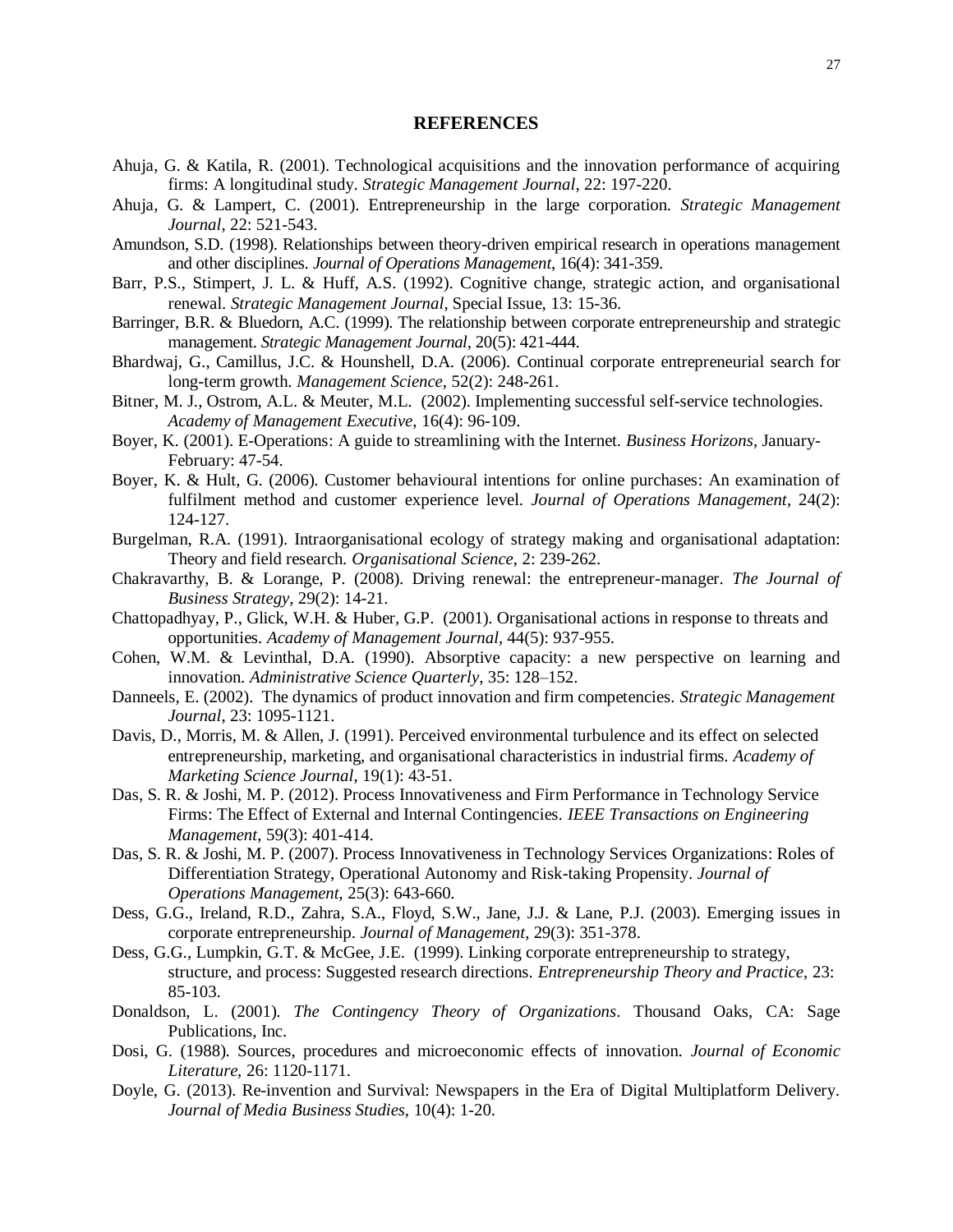- Eisenhardt, K.M. & Martin, J.A. (2000). Dynamic capabilities: What are they? *Strategic Management Journal*, 21(10/11): 1105-1121.
- Floyd, S.W. & Lane, P.J. (2000). Strategizing throughout the organisation: Managing role conflict in strategic renewal. *Academy of Management Review*, 25(1): 154-177.
- Ganesh, J., Madanmohan, T.R., Jose, P.D. & Seshadri, S. (2004). Adaptive strategies of firms in highvelocity environments: The case of B2B electronic marketplaces. *Journal of Global Information Management*, 12(1): 41-59.
- Gopalakrishnan S. & Damanpour F. (1997). A review of innovation research in economics, sociology and technology management. *Omega*, 25(1): 15-28.
- Gubbi, J., Buyya, R., Marusic, S. & Palaniswami, M. (2013). Internet of Things (IoT): A Vision, Architectural Elements, and Future Directions. *Future Generation Computer Systems*, 29(7): 1645-1660.
- Guth W. & Ginsberg, A. (1990). Guest editors' introduction: Corporate entrepreneurship. *Strategic Management Journal*, 11(5): 5-15.
- Harman, H.H. (1967). *Modern Factor Analysis*. University of Chicago Press, Chicago, Illinois.
- Harpaz, I. & Meshoulam, I. (1997). Intraorganisational power in high-technology organisations. *The Journal of High-technology Management Research*, 8: 107-128.
- Hayes, R.H., Pisano, G., Upton, D. & Wheelwright, S.C. (2005). *Operations, Strategy, and Technology: Pursuing the Competitive Edge*. Wiley: Hoboken, New Jersey.
- Helfat, C. & Peteraf, M. (2003). The dynamic resource-based view: Capability lifecycles. *Strategic Management Journal*, 24(10): 997-1010.
- Holbrook, D., Cohen, W.M., Hounshell, D.A. & Klepper, S. (2000). The nature, sources, and consequences of firm differences in the early history of the semiconductor industry. *Strategic Management Journal*, 21(10/11):1017-1041.
- Hoy, F. (2006). The complicating factor of life cycles in corporate venturing. *Entrepreneurship Theory and Practice*, 30(6): 831-836.
- Ireland, R.D. & Webb, J.W. (2007). A cross-disciplinary exploration of entrepreneurship research. *Journal of Management*, 33: 891-927.
- Jain, H., Ramamurthy, K., Ryu, H.S. & Yasai-Ardekani, M. (1998). Success of data resource management in distributed environments: An empirical investigation. *MIS Quarterly*, 22: 1-29.
- Joshi, M.P. (2016). Adoption of Corporate Entrepreneurship: Managing Domestic and Global Competitiveness Through the Lens of Entrepreneurial Orientation. *International Journal of Business and Emerging Markets*, 8(3): 307-323.
- Joshi, M.P., Das, S. & Mouri, N. (2015). Antecedents of Innovativeness in Technology Based Services (TBS): Peering into the Black Box of Entrepreneurial Orientation. *Decision Sciences*, 46(2): 367- 402.
- Joshi, M. P., Kathuria, R. & Porth, S. J. (2003). Alignment of Strategic Priorities and Performance: An Integration of Operations and Strategic Management Perspectives. *Journal of Operations Management*, 21(3): 353-369.
- Joshi, M.P & Yermish, I. (2000). The digital economy: a golden opportunity for entrepreneurs? *New England Journal of Entrepreneurship*, 3(1): 15-22.
- Kathuria, R. (2000). Competitive priorities and managerial performance: a taxonomy of small manufacturers. *Journal of Operations Management*, 18(6): 627-641,
- Kathuria, R. & Davis, E.B. (2001). Quality and work force management practices: The managerial performance implication. *Production and Operations Management*, 10(4): 460-477.
- Kathuria, R. & Joshi, M. P. (2007). Environmental Influences on Corporate Entrepreneurship: Executive Perspectives on the Internet. *International Entrepreneurship and Management Journal*, 3(2): 127- 144.
- Kazanjian, R.K., Drazin, R. & Glynn, M. (2001). Implementing strategies for corporate entrepreneurship: A knowledge-based perspective. In M. A. Hitt, R. D. Ireland, S. M. Camp & D. L. Sexton (Eds.), *Strategic Entrepreneurship: Creating a New Mindset* (pp. 173-200). Oxford, UK: Blackwell.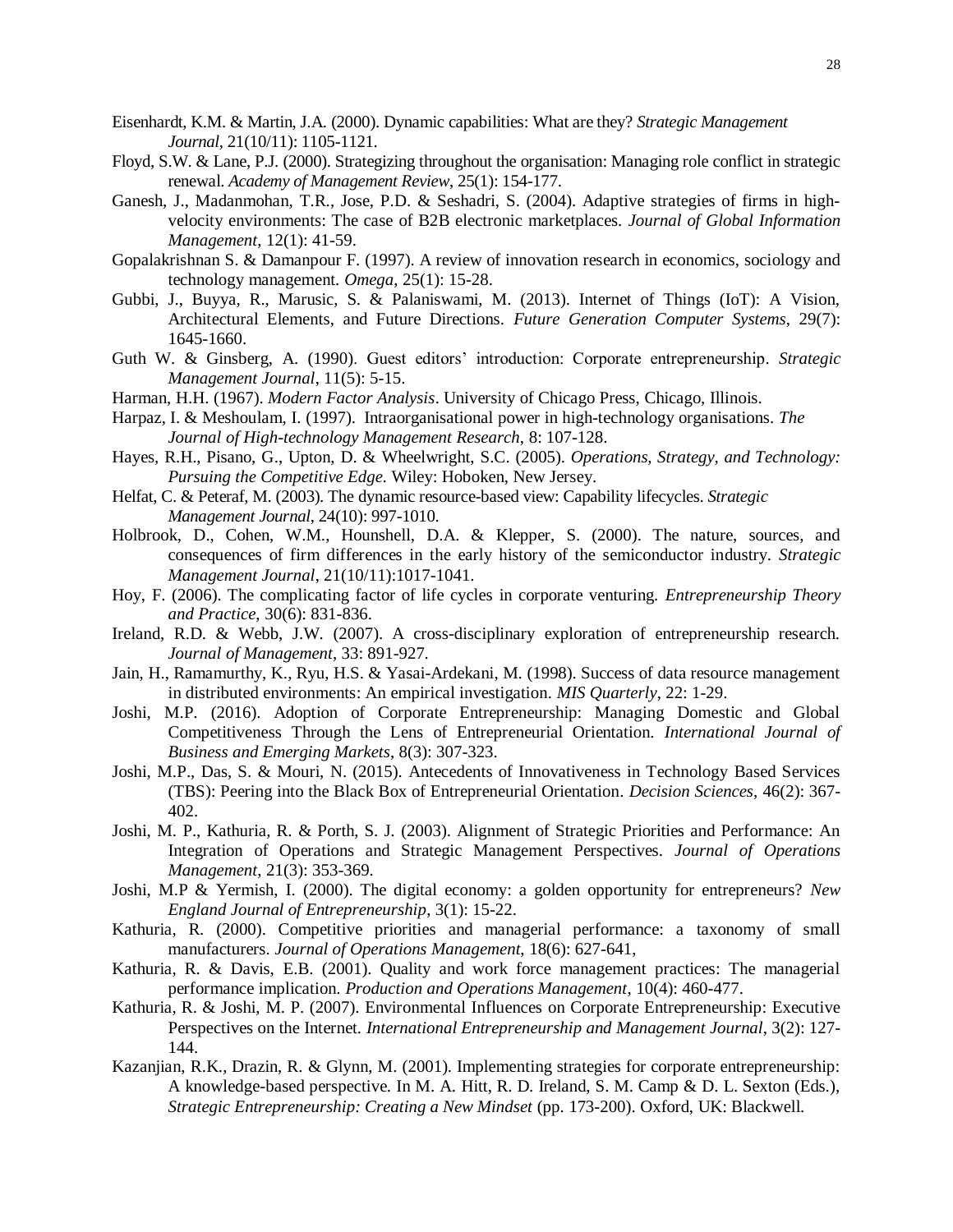- Knight R.M. (1989). Technological innovation in Canada: A comparison of independent entrepreneurs and corporate innovators. *Journal of Business Venturing*, 4(4): 281-288.
- Kuratko, D.F., Ireland, R.D. & Hornsby, J.S. (2001). Improving firm performance through entrepreneurial actions: Acordia's corporate entrepreneurship strategy. *Academy of Management Executive*, 15(4): 60-571.
- Leeflang, P. S., Verhoef, P. C., Dahlström, P. & Freundt, T. (2014). Challenges and Solutions for Marketing in a Digital Era. *European Management Journal*, 32(1): 1-12.
- Leonard-Barton D. (1994). Core capabilities and core rigidities: a paradox in managing new product development. *Strategic Management Journal*, 13: 111-125.
- Li, G. & Rajagopalan, S. (2008). Process improvement, learning, and real options. *Production and Operations Management*, 17(1): 61-74.
- Loebbecke, C. & Powell, P. (2002). E-business in the entertainment sector: The Egmont case. *International Journal of Information Management*, 22(4): 307-322.
- Lumpkin, G.T. & Dess, G.G. (1996). Clarifying the entrepreneurial orientation construct and linking it to performance. *Academy of Management Review*, 21: 135-172.
- MacMillan, I.C., Block, Z. & Narasimha, P.N.S. (1986). Corporate venturing: alternatives, obstacles encountered, and experience effects. *Journal of Business Venturing*, 1(2): 177-191.
- Milliken, F.J. (1990). Perceiving and interpreting environmental change: An examination of college administrator's interpretation of changing demographics. *Academy of Management Journal*, 33(1): 42-63.
- Mollenkopf, D.A., Rabinovich, E., Laseter, T.M. & Boyer, K. (2007). Managing Internet product returns: a focus on effective service operations. *Decision Sciences*, 38(2): 215-250.
- Nagarajan, A. & Mitchell, W. (1998). Evolutionary, diffusion: internal and external methods used to acquire encompassing, complimentary, and incremental technological changes in the lithotripsy industry. *Strategic Management Journal***,** 19: 1063-1077.
- Naman, J.L. & Slevin, D.P. (1993). Entrepreneurship and the concept of fit: A model and empirical tests. *Strategic Management Journal*, 14(2): 137-153.
- Newey, L.R. & Zahra, S. (2009). The evolving firm: How dynamic and operating capabilities interact to enable entrepreneurship. *British Journal of Management*, 20: S81-S100.
- Parkhe, A. (1993). Strategic alliance structuring: A game theoretic and transaction cost examination of interfirm cooperation. *Academy of Management Journal*, 36(4): 794-829.
- Porter, M. E. (2001). Strategy and the Internet. *Harvard Business Review***,** 79(3): 63-78.
- Rabinovich, E., Rungtusanatham, M. & Laseter, T.M. (2008). Physical distribution service performance and Internet retailer margins: The drop-shipping context. *Journal of Operations Management*, 26(6): 767-780.
- Raff, D. M. G. (2000). Superstores and the evolution of the firm capabilities in American bookselling. *Strategic Management Journal*, 21(10/11): 1043-59.
- Rajendran, R. & Vivekanandan, K. (2008). Exploring relationship between information systems strategic orientation and small business performance. *International Journal of E-Business Research*, 4(2): 14-28.
- Ramsey, E. & McCole, P. (2005). E-business in professional SMEs: The case of New Zealand. *Journal of Small Business and Enterprise Development*, 12(4): 528-544
- Roth, A.V. & Menor, L.J. (2003). Insights into service operations management: A research agenda. *Production and Operations Management*, 12: 145-164.
- Schlemmer, F. & Webb, B. (2009). The Internet as a complementary resource for SMEs: The interaction effect of strategic assets and the Internet. *International Journal of E-Business Research*, 5(1): 1- 24.
- Schneider, S.C. & De Meyer, A. (1991). Interpreting and responding to strategic issues: Impact of national culture. *Strategic Management Journal*, 12(4): 307-320.
- Shapiro, C. & Varian, H.R. (1998). *Information Rules: A Strategic Guide to the Network Economy*. Boston, Mass: Harvard Business School Press.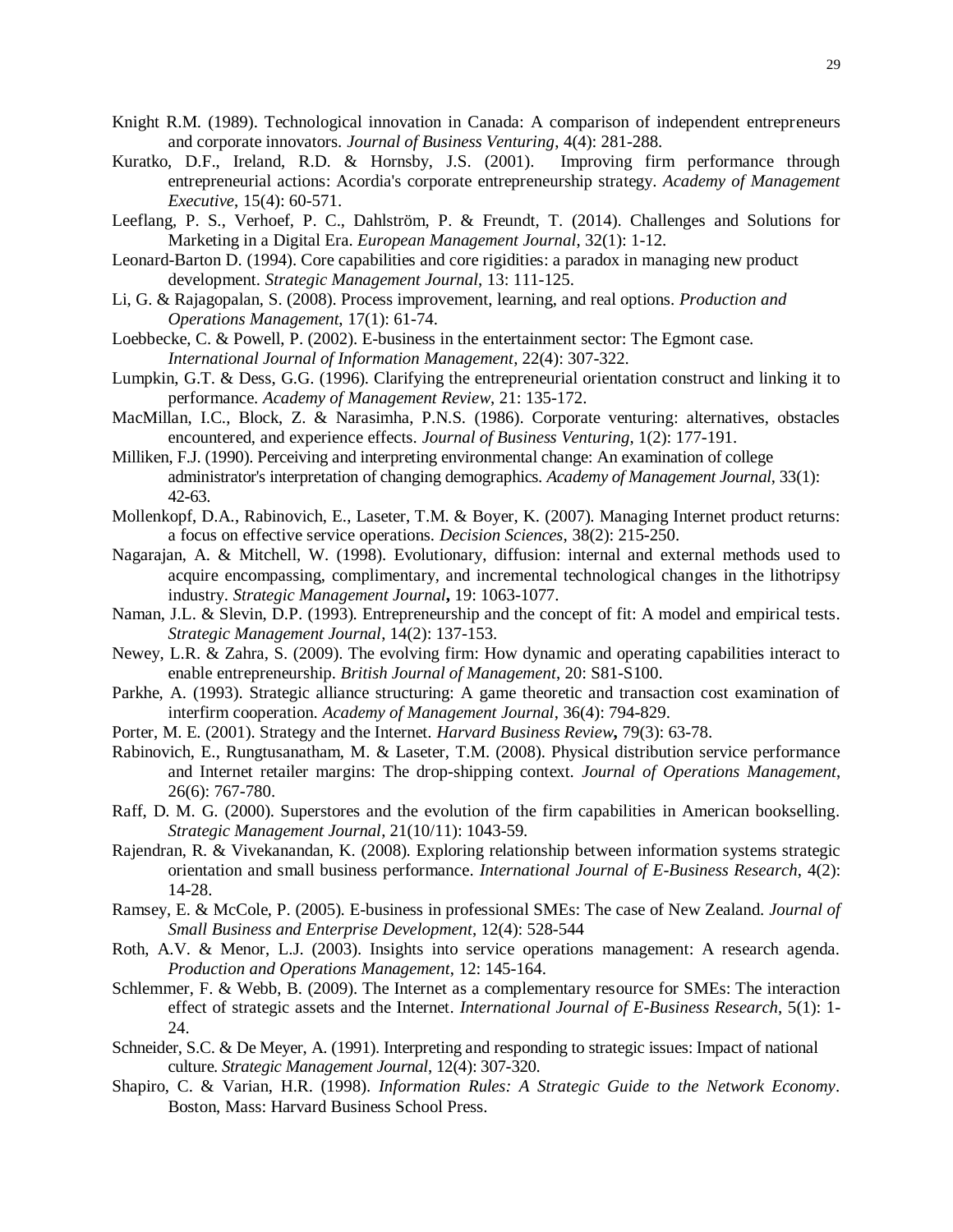- Sharma, P. & Chrisman, J.J. (1999). Towards a reconciliation of the definitional issues in the field of the corporate entrepreneurship. *Entrepreneurship Theory and Practice*, Spring: 11-27.
- Song, M. & Montoya-Weiss, M.M. (2001). The effect of perceived technological uncertainty on Japanese new product development. *Academy of Management Journal*, 44: 61-80.
- Stopford, J.M. & Baden-Fuller, C.W.F. (1994). Creating corporate entrepreneurship. *Strategic Management Journal*, 15(7): 521-536.
- Stuart, T. E. & Podolny, J.M. (1996). Local search and the evolution of technological capabilities. *Strategic Management Journal*, 17: 21–38.
- Taylor, B. (2001). From corporate governance to corporate entrepreneurship. *Journal of Change Management*, 2: 128-147.
- Teng, B. (2007). Corporate entrepreneurship activities through strategic alliances: A resource-based approach toward competitive advantage. *Journal of Management Studies*, 44(1): 119–142.
- Thomas, J.B. & McDaniel, R.R. (1990). Interpreting strategic issues: Effects of strategy and informationprocessing of top management teams. *Academy of Management Journal*, 33(2): 286-306.
- Tu Q., Vonderembse M., Ragu-Nathan T. & Sharkey T. (2006). Absorptive capacity: Enhancing the assimilation of time-based manufacturing practices. *Journal of Operations Management*, 24(5): 692-710.
- Veenker, S., Sijde, P., During, W. & Nijhof, A. (2008). Organisational conditions for corporate entrepreneurship in Dutch organisations. *The Journal of Entrepreneurship*, 17(1): 49-58.
- Venkatraman, N., 1989. The concept of fit in strategy research: Toward verbal and statistical correspondence. *Academy of Management Review*, 14: 423-444.
- Volberda, H.W., Baden-Fuller, C. & Bosch, F. (2001). Mastering strategic renewal: Mobilising renewal journeys in multi-unit firms. *Long Range Planning*, 34(2): 159-178.
- Zahra, S.A. (1996). Technology strategy and financial performance: Examining the moderating role of the firm's competitive environment. *Journal of Business Venturing*, 11: 189-219.
- Zahra, S.A. (1993). Environment, corporate entrepreneurship and financial performance; a taxonomic approach. *Journal of Business Venturing*, 8: 319-340.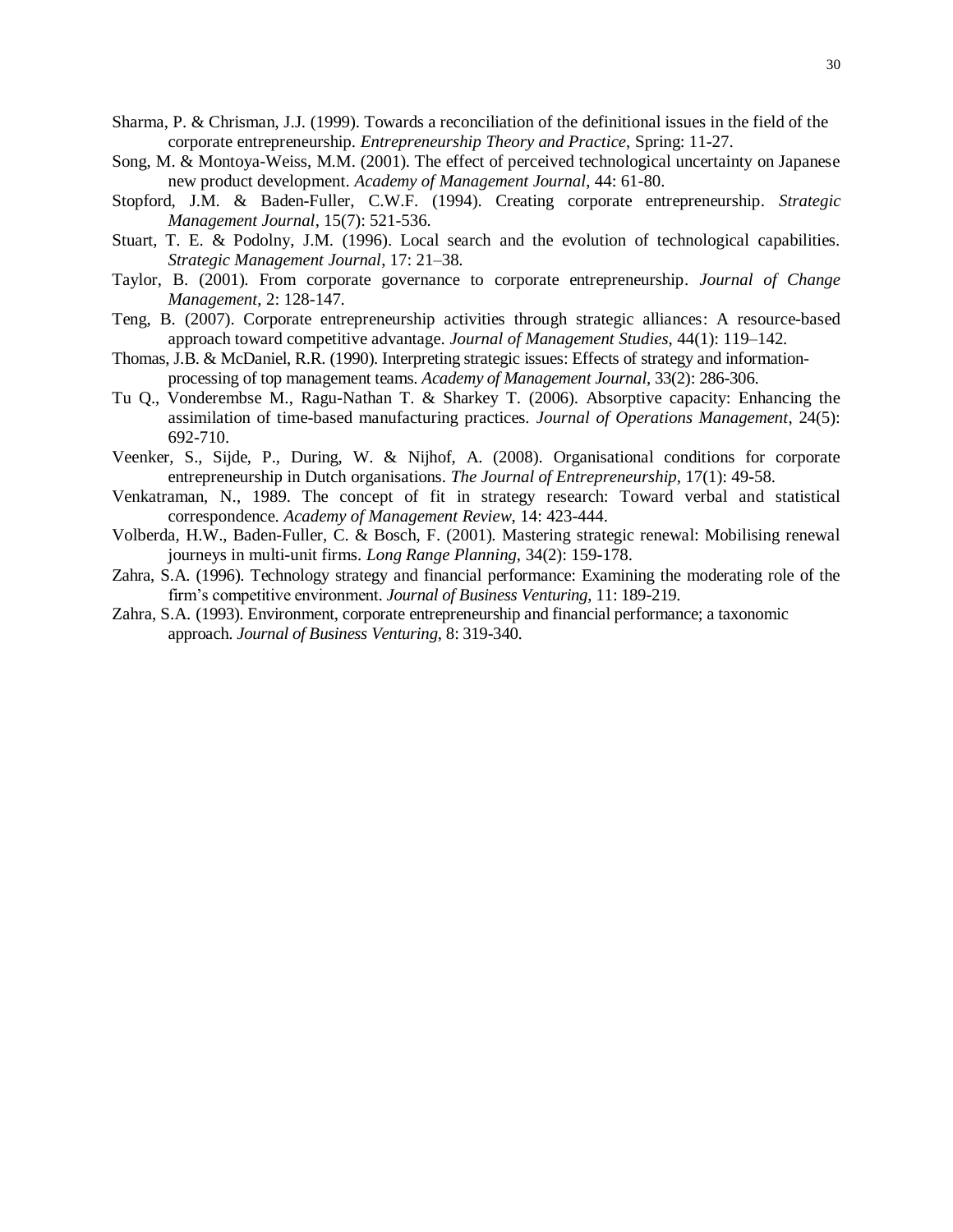## **Appendix**

#### Questionnaire Items

#### **1. Environmental Change**

The impact of growth in the Internet on: *(Scale: 1- Very low; 7- Extremely High)*

- Your firm
- Your competitors
- Your suppliers
- Your customers

#### **2. Corporate Entrepreneurship (CE)**

To exploit the opportunities afforded by the Internet, is your firm likely to: *(Scale: 1- Not likely at all; 7- Extremely Likely)*

- become more innovative
- become more risk-taking
- become more aggressive with the competition
- become more proactive
- offer more autonomy to its employees

#### **3. Modes of Renewal**

To exploit the opportunities afforded by the Internet, is your firm likely to: *(Scale: 1- Not likely at all; 7- Extremely Likely)*

- acquire an Internet firm
- acquire a competitor actively using the Internet
- create an internal (in-house) start-up
- create an external start-up external to the bounds of your existing company

#### **4. Organisational Renewal (OR)**

In response to change in the environment due to growth of the Internet, the extent of changes made by your firm in: *(Scale: 1- Negligible Change; 7- Tremendous Change)*

- Products offered
- Services offered
- Geographic markets served
- Customers served

#### **5. Process Renewal**

In response to change in the environment due to growth in the Internet, the extent of changes made by your firm in: *(Scale: 1- Negligible Change; 7- Tremendous Change)*

- Business processes
- Operating Systems
- Operating procedures

#### **6. Technology Level**

The primary industry in which your firm competes can be considered a high-technology industry: *(Scale: 1- Completely disagree; 7- Completely agree)*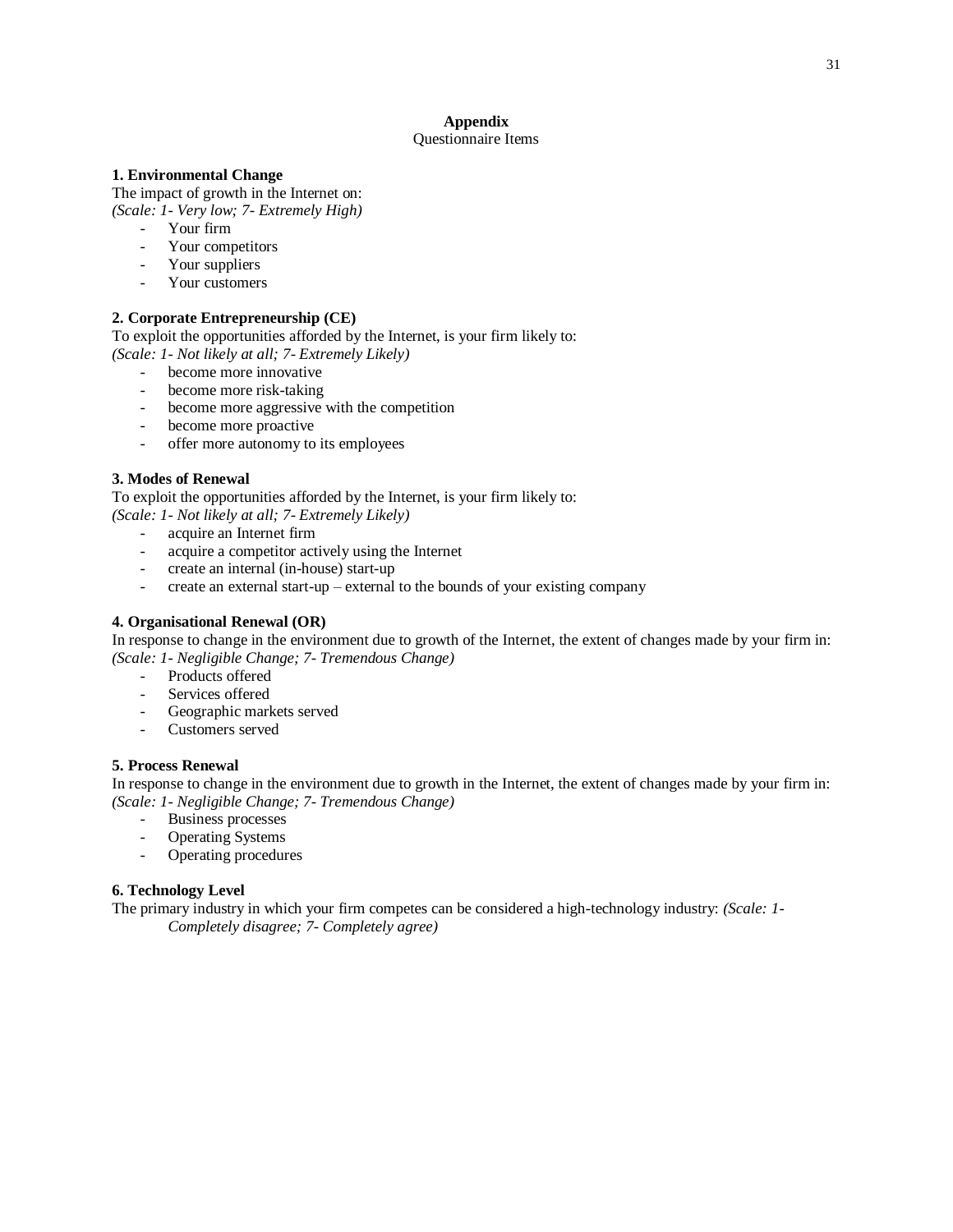#### **Table 1**

#### **Factor Loadings and Cross-Loadings**

| <b>Scale Items</b> | Organisation<br>Renewal | Corporate<br>Entrepreneurship | New Start-ups | <b>New</b><br>Acquisitions | Process<br>Renewal | Environment |
|--------------------|-------------------------|-------------------------------|---------------|----------------------------|--------------------|-------------|
| OrgRen-1           | 0.7958                  | 0.5137                        | 0.3426        | 0.3647                     | 0.4341             | 0.3899      |
| OrgRen-2           | 0.8648                  | 0.5722                        | 0.3102        | 0.3815                     | 0.5035             | 0.4588      |
| OrgRen-3           | 0.8111                  | 0.5130                        | 0.2830        | 0.3503                     | 0.4410             | 0.5090      |
| OrgRen-4           | 0.8101                  | 0.5538                        | 0.2578        | 0.3345                     | 0.5457             | 0.4228      |
| $CE-1$             | 0.6128                  | 0.8534                        | 0.3115        | 0.3676                     | 0.5896             | 0.5198      |
| $CE-2$             | 0.5563                  | 0.8596                        | 0.3750        | 0.3858                     | 0.4979             | 0.3881      |
| $CE-3$             | 0.5701                  | 0.8545                        | 0.2604        | 0.3404                     | 0.4497             | 0.4487      |
| $CE-4$             | 0.5221                  | 0.8807                        | 0.2865        | 0.3036                     | 0.5167             | 0.4443      |
| $CE-5$             | 0.4671                  | 0.7307                        | 0.3292        | 0.4226                     | 0.4401             | 0.3288      |
| NewStr-1           | 0.3662                  | 0.3492                        | 0.8551        | 0.3701                     | 0.2910             | 0.1745      |
| NewStr-2           | 0.2515                  | 0.2810                        | 0.8547        | 0.5014                     | 0.2348             | 0.2316      |
| NewAcq-1           | 0.3498                  | 0.3592                        | 0.5302        | 0.9235                     | 0.3873             | 0.2870      |
| NewAcq-2           | 0.4552                  | 0.4385                        | 0.4042        | 0.9227                     | 0.4077             | 0.3476      |
| Proc Ren-1         | 0.5375                  | 0.5267                        | 0.2800        | 0.3606                     | 0.9012             | 0.5263      |
| Proc Ren-2         | 0.5150                  | 0.5300                        | 0.3335        | 0.3989                     | 0.9175             | 0.5170      |
| Proc Ren-3         | 0.5632                  | 0.5873                        | 0.2340        | 0.4128                     | 0.9305             | 0.5692      |
| $Env-1$            | 0.5178                  | 0.5075                        | 0.2564        | 0.2963                     | 0.6149             | 0.8863      |
| $Env-2$            | 0.4453                  | 0.4255                        | 0.1815        | 0.2865                     | 0.4561             | 0.8800      |
| $Env-3$            | 0.3802                  | 0.3080                        | 0.1648        | 0.3008                     | 0.3228             | 0.7182      |
| $Env-4$            | 0.4481                  | 0.4305                        | 0.1792        | 0.2511                     | 0.5072             | 0.8061      |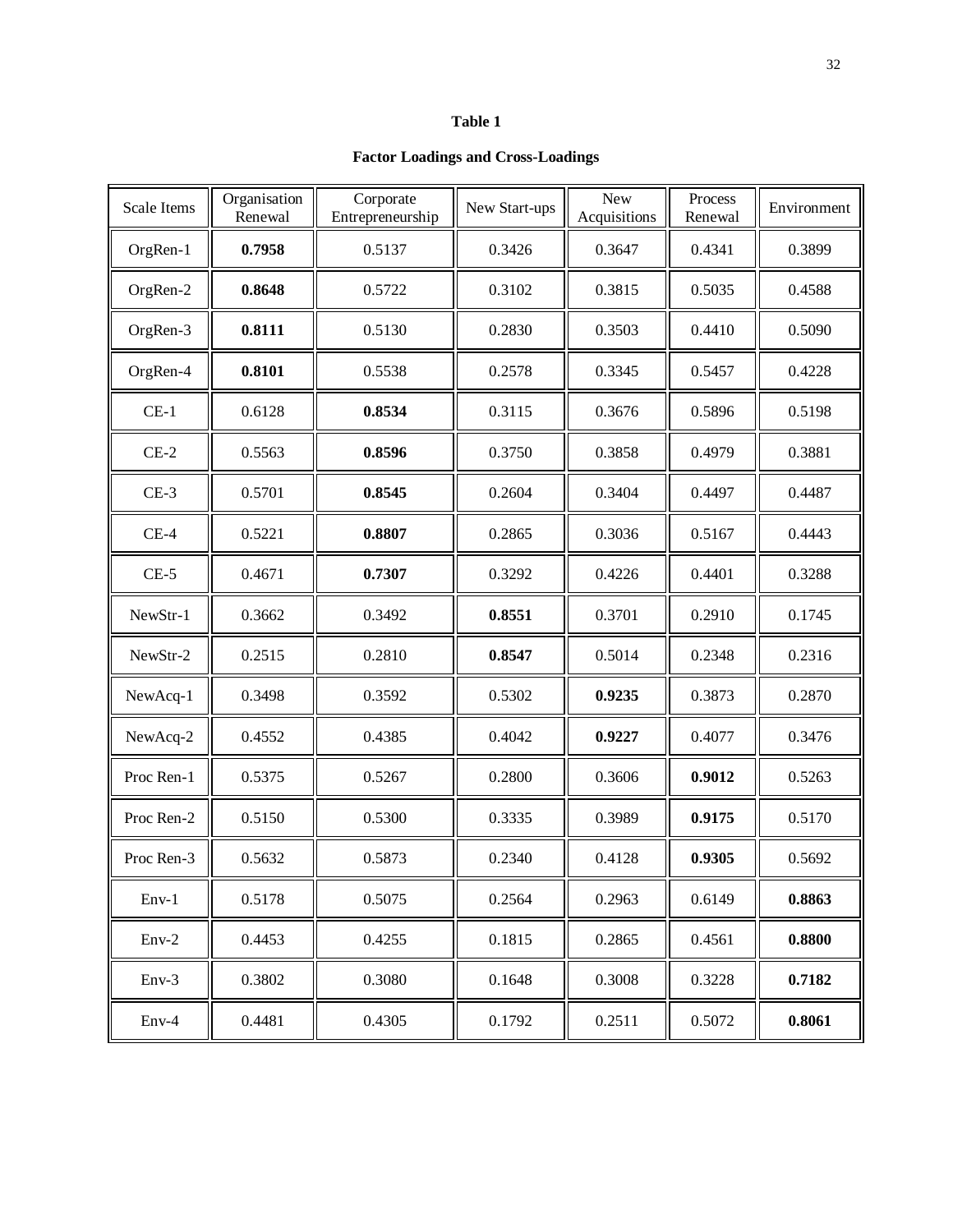#### **Table 2**

## **Descriptive Statistics and Reliability Measures**

| Construct                  | Mean  | Standard<br>Deviation | Composite Reliability | <b>AVE</b> |  |
|----------------------------|-------|-----------------------|-----------------------|------------|--|
| Organisational<br>Renewal  | 4.223 | 2.094                 | 0.890014              | 0.669432   |  |
| Corporate Entrepreneurship | 4.604 | 1.605                 | 0.919341              | 0.695946   |  |
| New Start-ups              | 2.461 | 1.855                 | 0.842326              | 0.727602   |  |
| New Acquisitions           | 2.461 | 1.769                 | 0.917274              | 0.84719    |  |
| Process<br>Renewal         | 4.794 | 1.776                 | 0.938445              | 0.8356     |  |
| Environment                | 5.380 | 1.393                 | 0.892641              | 0.676661   |  |

#### **Table 3**

#### **Correlations of Constructs**

|                               | Organisation<br>Renewal | Corporate<br>Entrepreneurship | New Start-ups | <b>New</b><br>Acquisitions | Process<br>Renewal | Environment |
|-------------------------------|-------------------------|-------------------------------|---------------|----------------------------|--------------------|-------------|
| Organisational<br>Renewal     |                         |                               |               |                            |                    |             |
| Corporate<br>Entrepreneurship | 0.652                   |                               |               |                            |                    |             |
| New Start-ups                 | 0.361                   | 0.367                         |               |                            |                    |             |
| New Acquisitions              | 0.435                   | 0.431                         | 0.505         |                            |                    |             |
| Process<br>Renewal            | 0.586                   | 0.596                         | 0.305         | 0.426                      |                    |             |
| Environment                   | 0.541                   | 0.509                         | 0.236         | 0.342                      | 0.582              |             |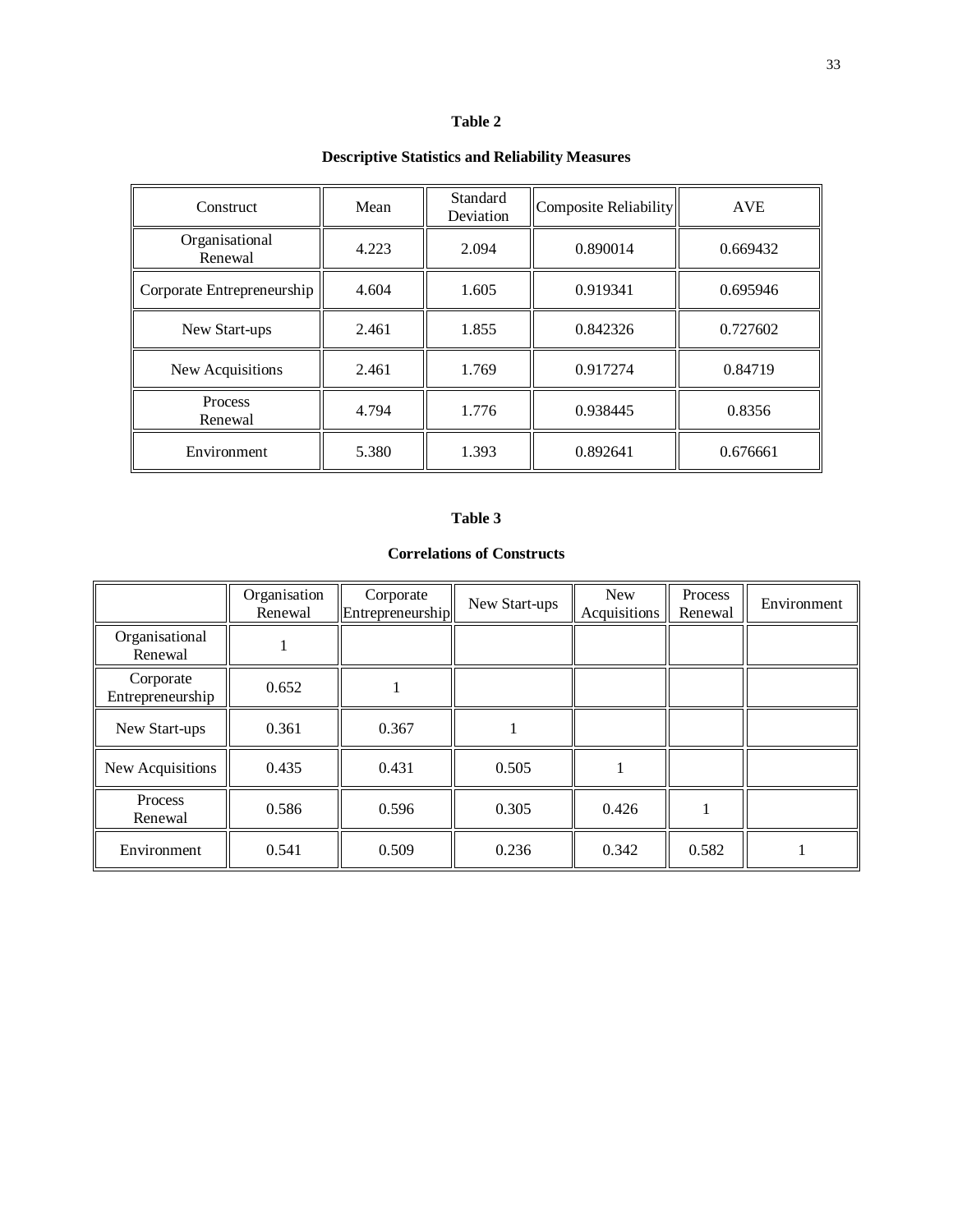#### **Table 4**

## **Path Coefficients and Significance levels for the model**

| Path                                                     | Path<br><b>Coefficient</b> | t-value              | <b>Hypotheses</b> |
|----------------------------------------------------------|----------------------------|----------------------|-------------------|
| Changes in the Environment to Corporate Entrepreneurship | 0.515                      | 8.673<br>(p < 0.000) | H1<br>Supported   |
| Corporate Entrepreneurship to Internal Start-ups         | 0.375                      | 6.165<br>(p < 0.000) | H2a<br>Supported  |
| New Start-ups to Organisational Renewal                  | 0.203                      | 3.076<br>(p < 0.005) | H2a<br>Supported  |
| Corporate Entrepreneurship to Acquisitions               | 0.439                      | 7.116<br>(p < 0.000) | H2b<br>Supported  |
| Acquisitions to Organisational Renewal                   | 0.343                      | 4.959<br>(p < 0.000) | H2h<br>Supported  |
| Organisational Renewal to Process Renewal                | 0.588                      | 9.411<br>(p < 0.000) | H3 Supported      |

## **Table 5**

## **Variance Explained**

| <b>Dependent Construct</b> | R-square |  |  |
|----------------------------|----------|--|--|
| Corporate Entrepreneurship | 0.265    |  |  |
| New Start-ups              | 0.140    |  |  |
| New Acquisitions           | 0.193    |  |  |
| Organisational Renewal     | 0.226    |  |  |
| Process Renewal            | 0 346    |  |  |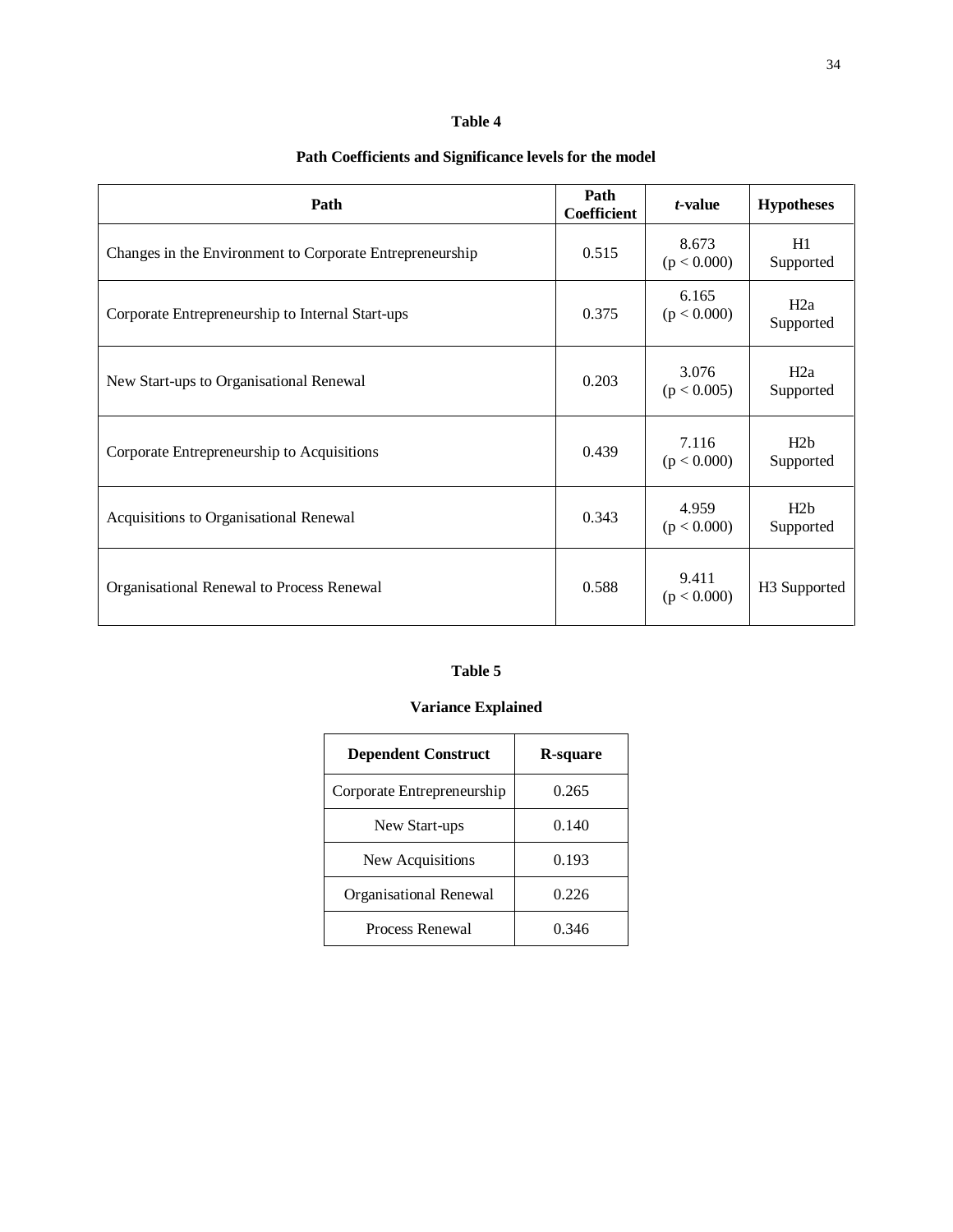## **Figure 1: Sequential Model of Adoption of Corporate Entrepreneurship Leading to Organisational and Process Renewal**



**Figure 2: Linking Corporate Entrepreneurship to Organisational and Process Renewal All Firms (n = 170)**